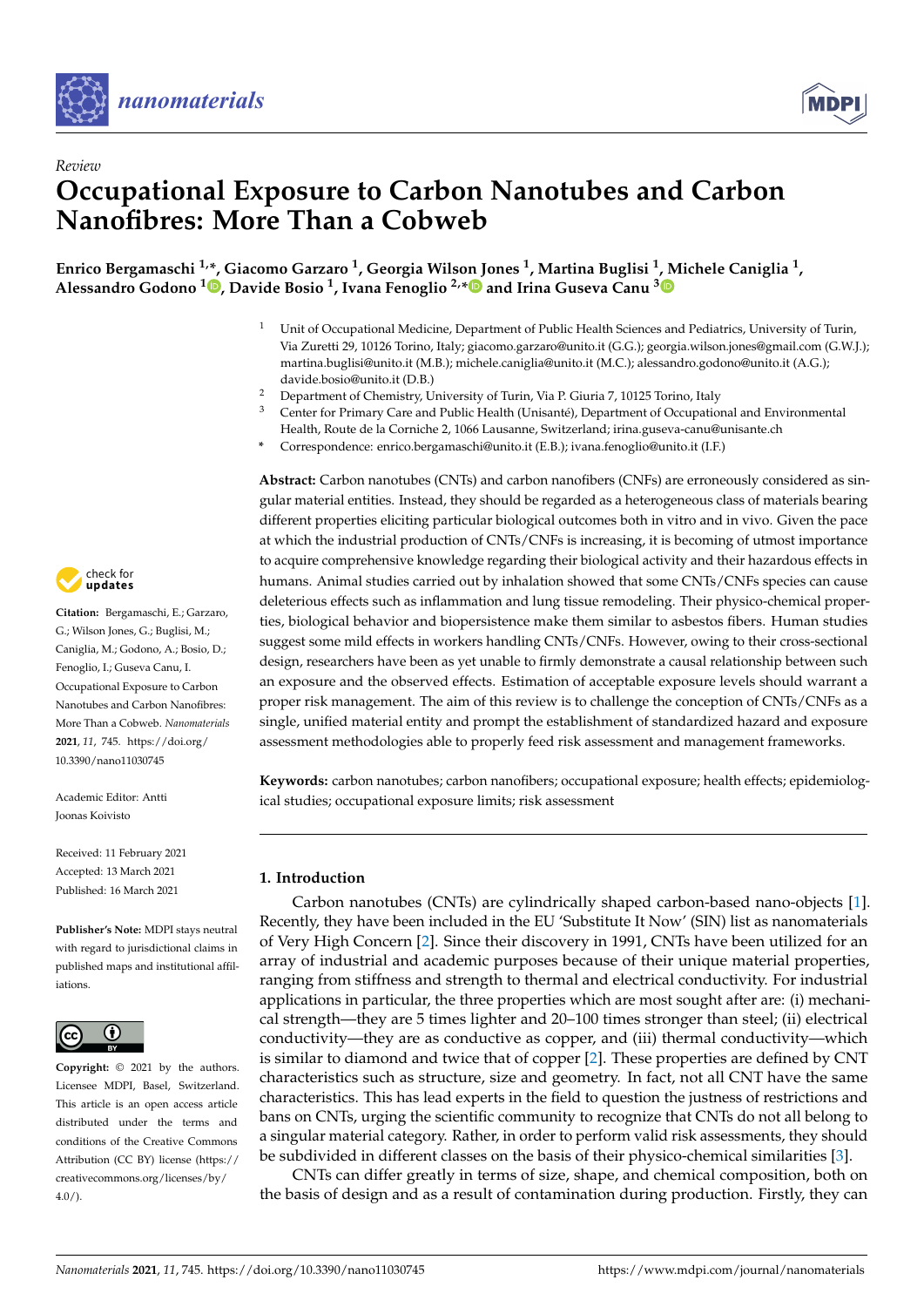be subdivided according to the number of carbon atoms layers which make up their wall; thus, they are classified as single-walled CNTs (SWCNTs) or multi-walled CNTs (MWCNT). SWCNTs feature diameters spanning from 0.5 to a few nanometers, whereas MWCNTs consist of one or more single coaxial pipe walls, with diameters ranging from 5 to 100–200 nm and lengths up to several millimeters. Owing to the number of graphene layers and of the arrangement of hybridized *sp2* carbon hexagons, or to the presence of manufacturing defects, CNTs can have different geometries. They can be straight and thin, curved or coiled, rigid or partially flexible. Current methods of synthesis commonly generate morphologically heterogeneous SWCNTs or MWCNTs. Moreover, depending on the dispersion medium, they can exist as single entities or as aggregates/agglomerates that behave like particles rather than fibers [\[1\]](#page-11-0). In order to improve their electrical and/or physical properties or to vehiculate other organic substances (for example, antineoplastic drugs), CNTs surface can be functionalized with a wide variety of chemicals.

Modern CNTs are not perfect structures. On the contrary, they contain various types of structural defects generated during the growth process or during post-synthesis treatments, such as the replacement of carbon atoms with nitrogen. Commercially available CNTs may also contain amorphous carbon, fullerenes, graphitic particles and metals derived from the catalysts used in their synthesis (e.g., Fe, Co, Ni, Y), and inert materials (e.g., alumina, silica) used as catalyst supports. Impurities can reach up to 20–30% *w/w* of the product and are known to affect CNT technological performance and biological effects [\[4\]](#page-11-3).

Although almost 30 years have passed since their discovery, CNT areas of application are still limited, mainly due to problems with well-controlled mass production. The greatest field of application is currently represented by the production of composites and electronic applications [\[5\]](#page-11-4). Currently, CNTs are used in plastics to make them lighter or more resistant: with a CNT content varying from 1–10%, for the production of automobile, aircraft and wind turbine components. The global market for MWCNTs has witnessed a decline in large-scale production [\[5\]](#page-11-4) but now it is expected to grow at a CAGR of 16.70% between 2018 and 2023 [\[6\]](#page-11-5). Potential future applications include textiles, energy systems, electronics, aerospace, building materials, biomedicine, and medical devices. Particularly, within the biomedical realm, potential applications range from the production of artificial tissues, scaffolds for the regeneration of bone tissue and substrates for neuronal growth [\[1,](#page-11-0)[5](#page-11-4)[,6\]](#page-11-5).

#### **2. Hazards from CNTs**

Historically, the potential toxicity of CNTs has been underestimated, particularly because their production mainly took place in small-scale research and development (R&D) laboratories. However, an article published in 1998 in Science hypothesized a connection between CNTs and asbestos, based on similarities in both structure and biological behavior, especially with regards to biopersistence [\[7\]](#page-11-6). Most experimental studies have considered the effects on the respiratory system, as the inhalation route is the most relevant means of exposure in occupational settings. Exposure by inhalation, instillation or aspiration in rodents is associated with human relevant endpoints, such as lung inflammation, genotoxicity, granuloma formation and lung fibrosis [\[8,](#page-11-7)[9\]](#page-11-8). These effects were also associated with lung cancer, thus justifying the assessment of any genotoxic endpoints related to CNT exposure.

The induction of both pleural and peritoneal mesothelial neoplasms has been demonstrated by several authors, but the resulting evidence is conflicting, ranging from mesothelioma induction [\[9\]](#page-11-8) to the absence of any carcinogenic effects [\[10\]](#page-11-9). Some authors have highlighted that MWCNT  $>10 \mu m$  in length harbor the capacity to induce inflammation and peritoneal lesions, whose severity was proportional to the length of the fibers [\[11,](#page-11-10)[12\]](#page-11-11). Inhalation studies have allowed us to perform long-term experiments (over 1 year) at lower doses [\[13\]](#page-11-12), thus confirming the specific pro-fibrogenic effects of CNTs already observed after short-term acute and subacute treatments. Researchers subsequently began paying more attention to extra-pulmonary effects of CNT exposure such as systemic vascular alterations, central nervous system effects, reproductive toxicity and immunotoxicity. In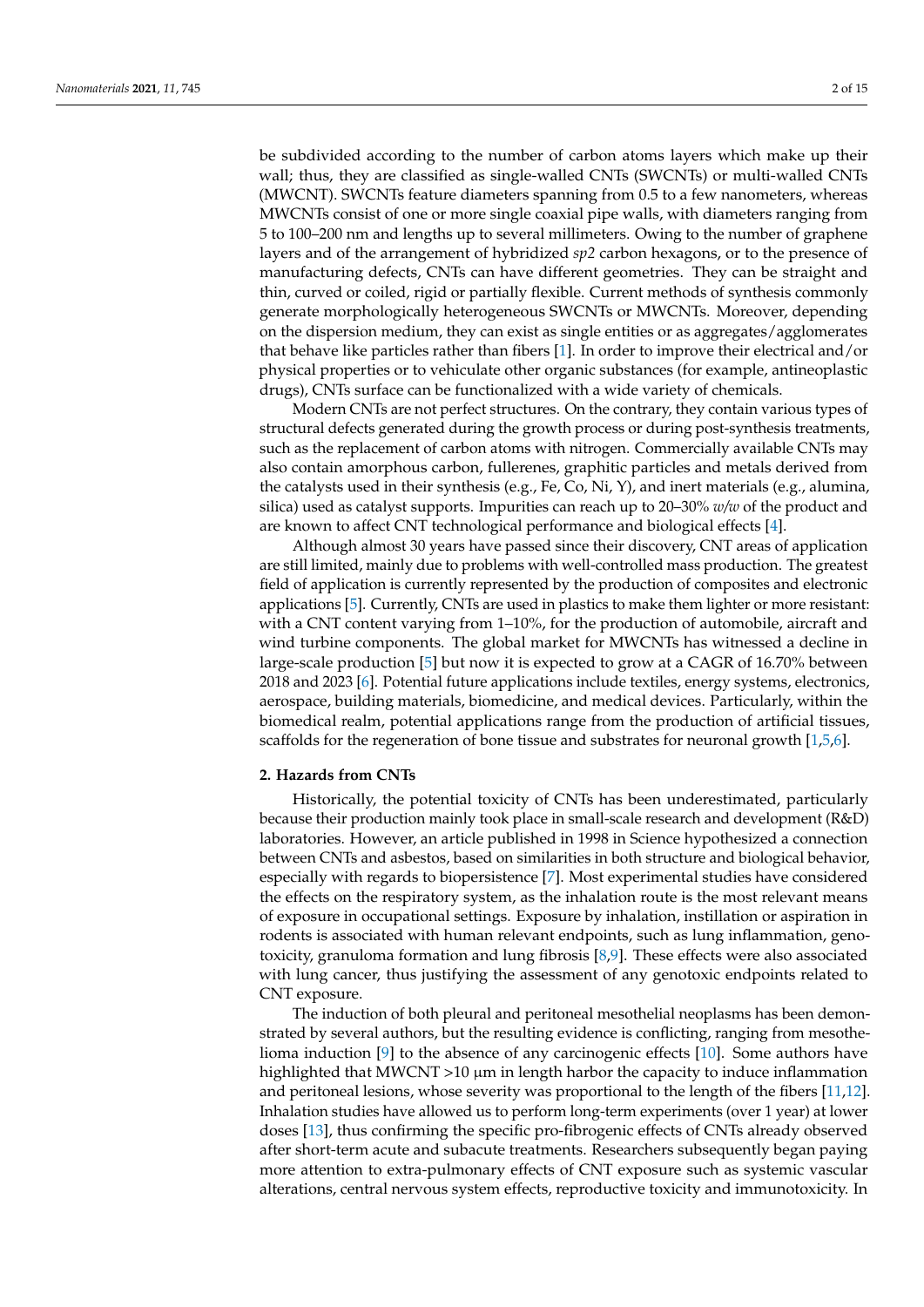particular, pulmonary exposure to MWCNTs might be associated with an increasing risk of developing cardiovascular diseases [\[14\]](#page-11-13).

In November 2014, the International Agency for Research on Cancer Working Group (IARC WG) evaluated the carcinogenicity of CNTs and classified a type of MWCNT (MWCNT-7, produced by Mitsui Ltd., Japan) as a group 2B agent (possibly carcinogenic to humans), with limited evidence for other similar MWCNT types and no evidence of carcinogenicity for SWCNT. MWCNT-7 caused peritoneal mesotheliomas in rats and in *p53<sup>+/−</sup>* mice using injection in the peritoneal cavity (i.p.) [\[15\]](#page-11-14). Inhalation of MWNT-7 promoted bronchiolo-alveolar adenoma and carcinoma formation in mice. In an i.p. administration study, MWCNTs similar to MWCNT-7  $(1-19 \mu m)$  in length; diameter 40–170 nm) caused mesotheliomas. The lack of classification of all CNTs as carcinogenic (due to a lack of data) by the IARC WG, with the exception of MWNT-7, was criticized, because it was highlighted that conclusions about MWCNT-7 cannot be extrapolated to all CNTs [\[16\]](#page-12-0).

The IARC WG reported that some MWCNT can promote the neoplastic growth and tumour progression of lung cells in B6C3F1 mice with a MWCNT lung burden of about  $31.2 \mu$ g/mouse, a dose which seems relevant for occupational setting (Grosse et al., 2014). Moreover, it was also emphasized that CNTs induce DNA oxidative damage, DNA strand breaks and micronuclei formation. Both SWCNTs and MWCNTs may perturb cell mitosis in human lung epithelial cells. All the above-mentioned mechanisms are certainly relevant to humans [\[15](#page-11-14)[,17](#page-12-1)[,18\]](#page-12-2).

Both MWCNT-N and MWCNT-7 induced lung tumors and mesotheliomas in rats after a new method of dosing, i.e., trans-tracheal intrapulmonary spraying (TIPS) [\[19,](#page-12-3)[20\]](#page-12-4). Recently, Saleh et al. [\[21\]](#page-12-5) carried out a two-year study using two types of MWCNTs; one thick, straight-type and one thin, tangled-type. Cumulative doses of 0.5 or 1.0 mg tangled MWCNT resulted in lung cancer, whereas the straight-type MWCNT did not exhibit a similar carcinogenic potential.

It should be pointed out that an important aspect of in vivo toxicological studies is the comparability with real-life exposure scenarios. Agglomerates or aggregates often have a greater aerodynamic diameter than individual tubes which then settle in the upper airways, where clearance mechanisms can prevent the lung burden. Accordingly, in studies in which CNTs/CNFs were administered by instillation or intra-tracheal aspiration, aggregation not only affected the deposition site, but also the biological response [\[22\]](#page-12-6). In this complex scenario, it becomes difficult to draw unequivocal conclusions about the carcinogenicity of CNTs.

#### **3. Physico-Chemical Properties and Related Toxicity**

As observed in other nanomaterials, the physico-chemical properties of CNTs influences their toxicity. There are indications that the purity, diameter, length, surface charge, functionalization, and state of aggregation can all determine CNT related toxicity [\[23,](#page-12-7)[24\]](#page-12-8). Nonetheless, for a long time, only the dimensional aspect and the "fiber-like" behavior have been considered, rather than the whole pattern of physico-chemical characteristics relevant for their biological effects. Research carried out by our group has shown that the in vitro exposure to MWCNTs causes a progressive decrease of the transepithelial electrical resistance (TEER) of Calu-3 monolayers, thus demonstrating an impairment of epithelial barrier functionality. More specifically, only MWCNTs with fibre-like properties such as long length, reduced solubility and a tendency to aggregate were capable of causing a decrease in TEER [\[25\]](#page-12-9). This initial study supports the hypothesis that the toxicity of certain CNT species presents interesting similarities with that of asbestos. Another set of experiments performed in order to define contact-mediated toxicity of MWCNT towards respiratory epithelium cells showed that the addition of MWCNTs to the apical side of Calu-3 human airway epithelial cell monolayers led to the adhesion of some cells to the agglomerates of nanotubes which, after a few days, were covered with epithelial cells. While most of the monolayer was fully viable, several cells adhering to the agglomerates showed clear signs of cytotoxicity—as evidenced by propidium iodide positivity—and positivity to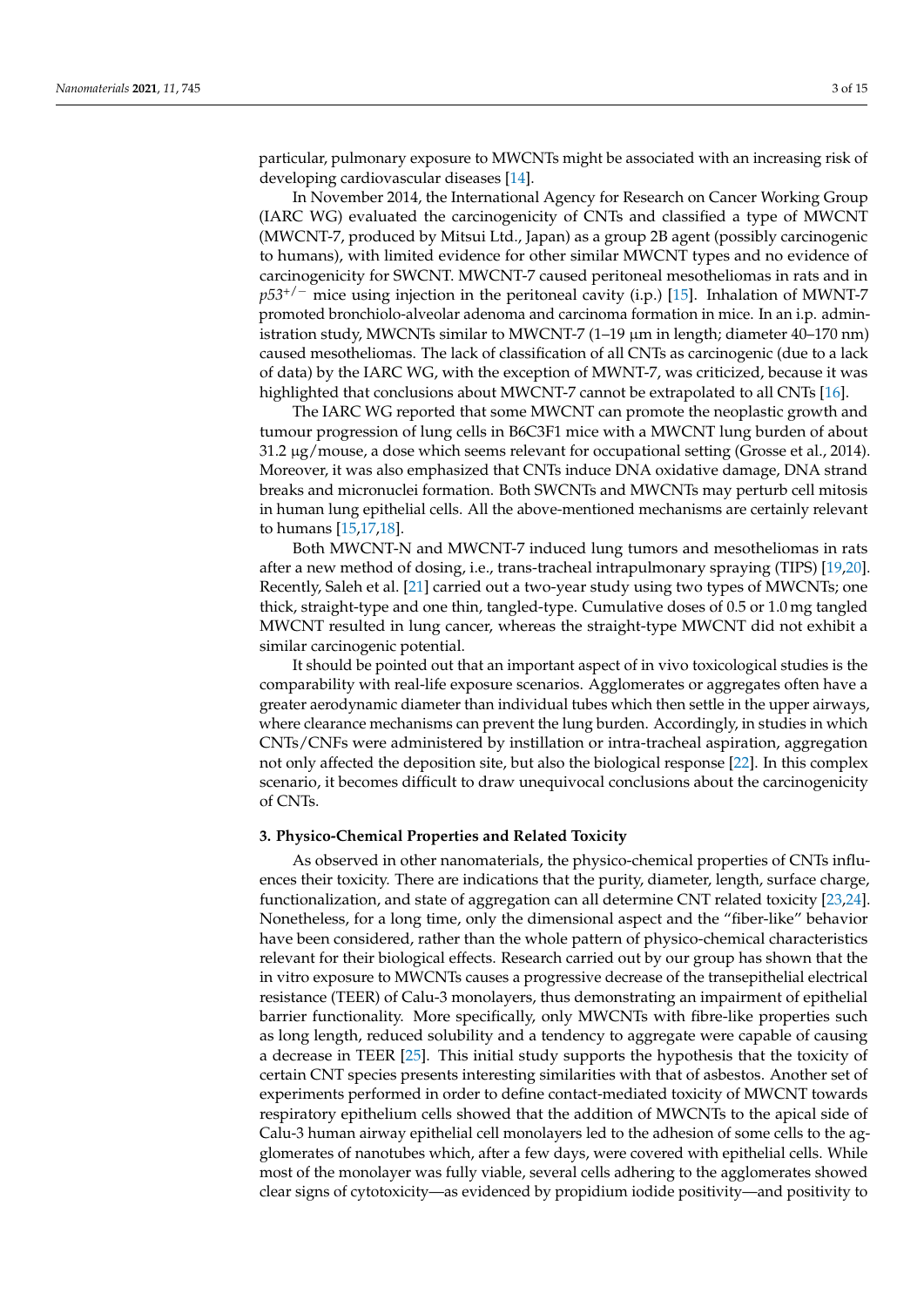primarily involving those cells which are in direct contact with CNTs aggregates, and in part to the expansion of the monolayer which would tend to include the aggregates. This data correlates with in vivo observations and can constitute the basis for the definition of the pathogenetic mechanisms triggered by exposure to fibrous nanomaterials with reduced acute toxicity and high biopersistence. Whatever the interpretation of the observed effects, the experiments carried out so far open up other research hypotheses and perspectives. Junctional complexes play a fundamental physiological role in the organism's defense against pathogens and environmental factors. Interference with this function by fibrous materials, such as CNTs, could represent the first step in establishing a fibrogenic tissue reaction. Vietti et al. [\[27\]](#page-12-11) have elucidated the sequence of molecular and cellular events which lead to lung fibrosis. According to an Adverse Outcome Pathway (AOP) model, CNTs can directly or indirectly interact with lung fibroblast, with the length and thickness being the main determinant in fibroblast, macrophages and epithelial cell activation [\[27\]](#page-12-11).

A length of  $>4-10 \mu m$  can almost be considered as a threshold for CNT pathogenicity, and ability to trigger inflammatory responses [\[11](#page-11-10)[,12](#page-11-11)[,23,](#page-12-7)[24](#page-12-8)[,28,](#page-12-12)[29\]](#page-12-13). The greater harmfulness of long and straight CNTs ( $>10 \mu m$ ) appears to be related to their mechanical interaction with cells, more specifically due to ineffective macrophage phagocytosis of long fibers. Amongst the possible structural determinants of MWCNT-induced toxicity on airway cells, both shape and length seems the most relevant at realistic doses [\[30\]](#page-12-14).

CNT diameter is another important parameter to consider. MWCNT similar in length (<5 µm) and surface reactivity, but of different diameter (9.4 and 70 nm, respectively) exhibited differential toxicity both in vivo (rat lungs) and in vitro (murine alveolar macrophages), being the thinner MWCNTs more toxic than the thicker ones [\[31\]](#page-12-15).

Conversely, structural defects on CNTs surface have been associated with inflammation, but not with carcinogenicity [\[32\]](#page-12-16).

However, the 'asbestos-like' pathogenicity of long CNTs can be mitigated through chemical functionalization, e.g., by shortening CNTs through debundling or untangling. Indeed, the degree and type of functionalization appears crucial in the modulation of biological responses and clearance from the organism. The relationship between the degree of functionalization and the elicitation of an inflammatory response coupled with macrophage activation has been recently studied [\[33](#page-12-17)[,34\]](#page-12-18). The proportion of tubes with greater nominal lengths and diameters in the mixture seems to affect the severity of genotoxic damage in human epithelial cells caused by the CNTs/CNFs used or produced in U.S. [\[35\]](#page-12-19).

Biopersistence has been implicated in biological effects. However, SWCNTs can undergo enzymatic degradation in human neutrophils [\[36\]](#page-12-20). The authors have suggested that CNTs can be attacked and degraded by endogenous oxidants or oxidizing enzymes, e.g., myeloperoxidase (MPO), found in phagolysosomal fluid [\[37\]](#page-12-21) and this has been confirmed in MPO-deficient animals, which suffered from greater inflammatory effects and pulmonary fibrosis [\[38\]](#page-13-0).

A single-walled structure and some types of functionalization favor biodegradation. Carboxylated CNTs, for example, are partially degradable compared to non-functionalized CNTs, which are more resistant to degradation and therefore more biopersistant. However, it is not yet fully clear whether in vivo degradation can prevent the harmful effects of CNTs. Finally, the presence of catalytic residues, such as metallic elements (e.g., Ni, Co, Cu), dramatically increase CNT toxicity [\[29](#page-12-13)[,39\]](#page-13-1).

# **4. Early Effects in Workers Occupationally Exposed to CNT/CNF**

In spite of the experimental evidence suggesting that exposure to CNTs/CNFs may cause adverse health effects, epidemiological studies involving groups of workers are still exiguous and have many gaps in exposure assessment. This is probably due to the relatively recent consideration of possible health effects in exposure scenarios involving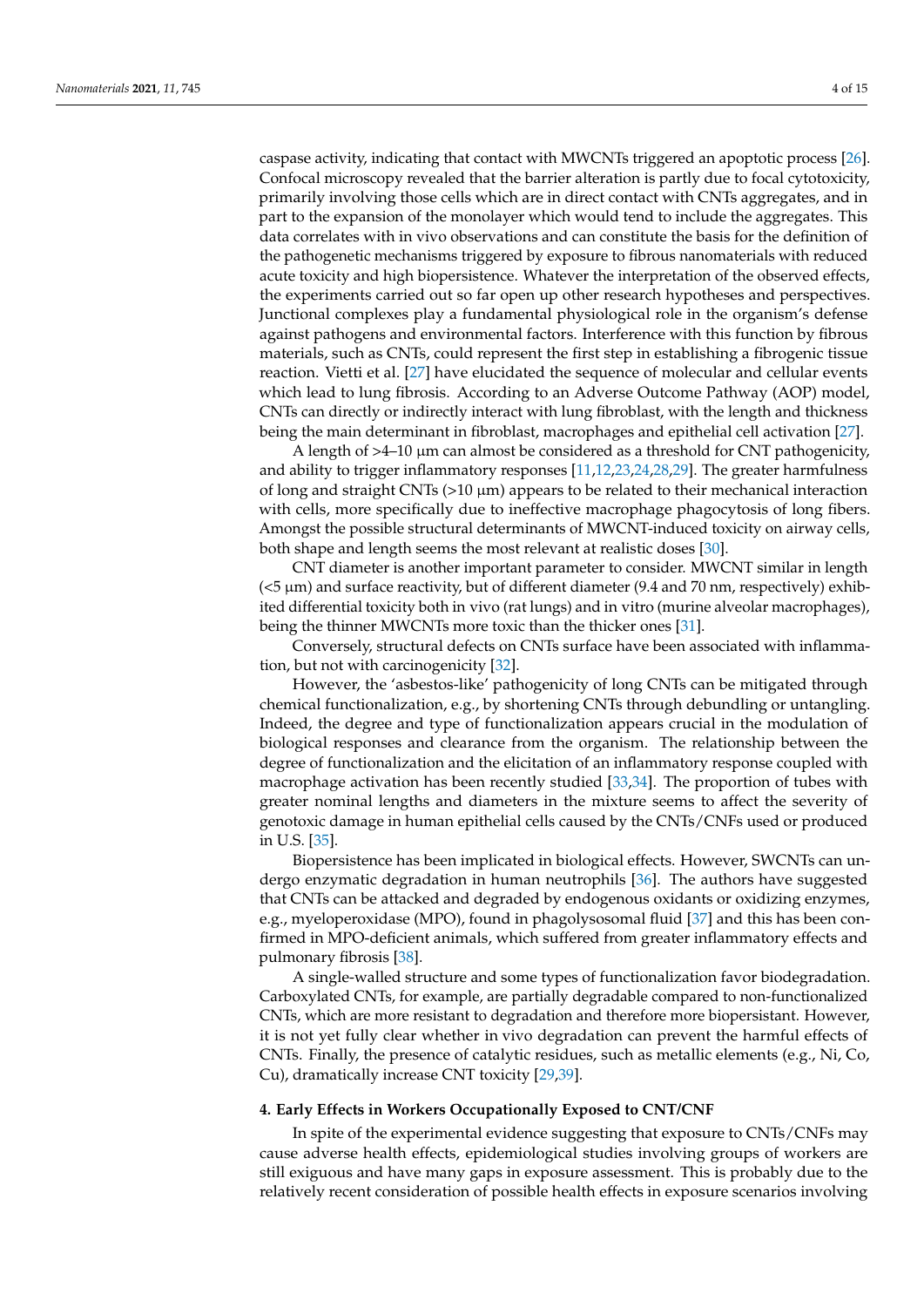nanotechnology workers, methodological issues and standardization in airborne aerosols measurement, but also by the lack of consistent exposures leading to measurable effects [\[40\]](#page-13-2). Table [1](#page-5-0) summarizes the main characteristics and findings from available studies in workers occupationally exposed to CNTs/CNFs.

Lee et al. [\[41\]](#page-13-3) assessed health effects in workers manufacturing MWCNTs along with personal and area monitoring. They found significantly higher concentrations of biomarkers of oxidative stress, such as malondialdehyde (MDA), 4-hydroxy-2-hexenal (4-HHE), and n-hexanal levels in the exhaled breath condensate (EBC) of MWCNT manufacturing workers than among office workers.

In a cohort of workers occupationally exposed to MWCNTs, Shvedova et al. [\[42\]](#page-13-4) showed significant variations in gene expression profiles between those exposed to elemental carbon (EC) concentrations of 14.42 + 3.8  $\mu$ g/m $^3$  (inhalable) and 2.83 + 0.6  $\mu$ g/m $^3$ (respirable) in the respiratory area, compared to non-exposed workers. In particular, in a subgroup of eight workers directly exposed to aerosols containing MWCNTs during the previous six months, alterations in the profile of genes involved in biological pathways (e.g., cell cycle control, carcinogenesis, apoptosis, cell proliferation) have been highlighted. In a concomitant study on the same subjects [\[43\]](#page-13-5) it was shown that the exposure to MWCNT was 3 times higher than the recommended exposure level (REL) of 1  $\mu$ g/m<sup>3</sup> proposed by the National Institute for Occupational Safety and Health [\[44\]](#page-13-6). Exposure parameters were associated with a panel of inflammatory cytokines, interleukins, tumour necrosis factor- $\alpha$  (TNF- $\alpha$ ), and KL-6 (a fibrogenesis biomarker) in induced sputum samples. Furthermore, the trasforming growth factor-β1 (TGF-β1) in serum increased in younger workers (<30 years) only.

Vlaanderen et al. [\[45\]](#page-13-7), who evaluated a panel of serum immune markers and pneumoproteins found a significant increases in ligand 20 marker, fibroblast growth factor and the soluble IL-1 receptor with increasing exposure to MWCNTs. The same researchers carried out a two-step cross-sectional study on the same workers producing MWCNTs (including lab personnel with different exposure levels), and 42 gender and age-matched unexposed controls [\[46\]](#page-13-8). They analyzed the associations between exposure to MWCNTs and cardivascular biomarkers, adjusted for confounding variables. A trend in the concentration of biomarkers of endothelial activation (ICAM-1) with increasing exposure to MWCNTs was observed among operators and it was significant across worker categories and across measured MWCNT concentrations.

The epidemiological study promoted by the National Institute for Occupational Safety and Health (NIOSH), which included a cohort of 108 workers from 12 companies in the USA evaluated the association between occupational exposure to CNT/CNF and indicators of early effect in sputum and blood. This study found a positive association between exposure (mean value of inhalable EC background-corrected:  $0.24~\rm \mu g/m^3)$  and respiratory allergy and an association of systolic blood pressure with fine particulate matter and heart rate with EC  $[47]$ . Beard et al.  $[48]$  subsequently examined a panel of sputum and blood biomarkers of inflammation, antioxidant activity, structural remodeling of tissue, pulmonary fibrosis and indicators of endothelial activation. Inhalable CNT/CNF concentration was associated with biomarkers of inflammation, endothelial activation and fibrosis. After adjusting for potential confounders, inhalable EC was associated with biomarkers in sputum, whereas the total inhalable CNT/CNF structures were associated with blood biomarkers. Schubauer-Berigan et al. [\[49\]](#page-13-11) re-assessed 102 workers of the above cohort. Each participant provided a blood sample which was incubated with and without two bacterial endotoxins. The stimulant:null response ratio for each biomarker was analyzed using multiple linear regression, adjusted for confounders along with a set of 46 biomarkers. Subjects belonging to the lowest exposure tertile (as CNT/CNF counts) showed a tendency towards higher biomarker ratio levels as compared to higher exposed subjects. However, some inverse association between CNT/CNF counts and stimulant:null ratios of several individual biomarkers were also seen.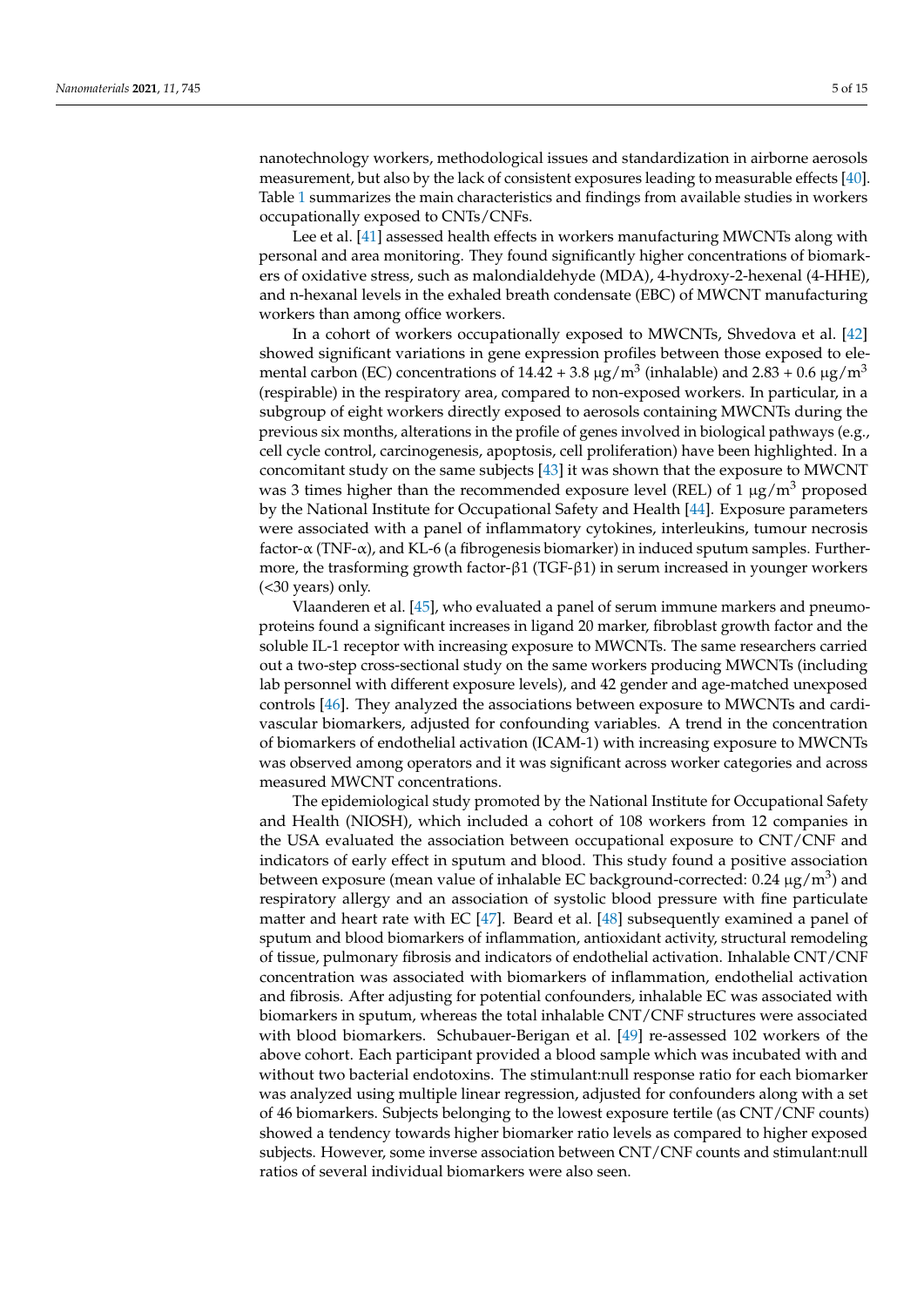<span id="page-5-0"></span>**Table 1.** Studies on workers occupationally exposed to carbon nanotubes (CNT)/carbon nanofibers (CNF) and main findings in biomarker of effects (biochemical and/or functional parameters) among exposed subjects. PBZ: personal breathing zone; R: respirable fraction; I: inhalable fraction; EC: elemental Carbon.

| Reference                                         | <b>Elemental Carbon</b><br>$\mu$ g/m <sup>3</sup>                | No. Exposed vs.<br>Unexposed | <b>Main Findings</b>                                                                                                                                                                                                                                                                                                                                                                                                                                                                                    |
|---------------------------------------------------|------------------------------------------------------------------|------------------------------|---------------------------------------------------------------------------------------------------------------------------------------------------------------------------------------------------------------------------------------------------------------------------------------------------------------------------------------------------------------------------------------------------------------------------------------------------------------------------------------------------------|
| Lee et al., 2015 [41]                             | (PBZ sampling)<br><b>CNT</b><br>$6.2 - 9.3$                      | 9/4                          | Increased 4-hydroxy-2-hexenal<br>(4-HHE), n-hexanal and<br>malondialdehyde (MDA) in exhaled<br>breath condensate                                                                                                                                                                                                                                                                                                                                                                                        |
| Shvedova et al., 2016 [42]                        | <b>MWCNT</b><br>2.8R<br>14.4 I                                   | 8/7                          | Alterations in ncRNA and mRNA<br>expression profiles, involving target<br>genes with roles in cell cycle<br>regulation/progression/control,<br>apoptosis, cell proliferation and<br>carcinogenetic pathways                                                                                                                                                                                                                                                                                             |
| Fatkhutdinova et al., 2015<br>$[4]$ ; 2016 $[43]$ | <b>MWCNT</b><br>$0.7 - 2.8$ R                                    | 10/12                        | Increased concentration of IL-1β, IL-4,<br>IL-5, IL-6, IL-8 and TNF- $\alpha$ in sputum;<br>increase of KL-6 in sputum; increase<br>of IL-1 $\beta$ , IL-4, IL-10 and TNF- $\alpha$ in<br>serum and TGF- $\beta$ 1 (only in workers<br><30 year old)                                                                                                                                                                                                                                                    |
| Vlaanderen et al., 2017 [45]                      | <b>MWCNT</b><br>$45 - 57$ I                                      | 22/39                        | Increase in C-C motif ligand 20,<br>soluble IL-1 receptor II                                                                                                                                                                                                                                                                                                                                                                                                                                            |
| Kuijpers et al., 2018 [46]                        | <b>MWCNT</b><br>1-7 (Lab)/45-57 (Op) I                           | 22/42                        | Increase in ICAM-1 across worker<br>categories and across measured GM<br><b>MWCNT</b> concentrations                                                                                                                                                                                                                                                                                                                                                                                                    |
| Schubauer-Berigan et al.,<br>2018 [47]            | Median: 0.24 I EC<br>0.096 R EC<br>(mean: 6.22 I EC; 1.00 R EC)  | 108                          | Positive association with respiratory<br>allergy with inhalable elemental<br>carbon (EC) airborne concentration<br>and number of years worked;<br>association of systolic blood pressure<br>with fine particulate matter and heart<br>rate at rest with EC                                                                                                                                                                                                                                              |
| Beard et al., 2018 [48]                           | Median: 0.24 I EC<br>0.096 R EC<br>(mean: 6.22 I EC; 1.00 R EC)  | 108                          | Association of CNT/CNF metrics<br>with type IV collagenase/matrix<br>metalloproteinase-2 (MMP-2), IL-18,<br>glutathione peroxidase (GPx),<br>myeloperoxidase, superoxide<br>dismutase (SOD) in sputum;<br>association with MMP-2, matrix<br>metalloproteinase-9,<br>metalloproteinase inhibitor 1/tissue<br>inhibitor of metalloproteinases1, GPx,<br>SOD, 8-hydroxy-2'-deoxyguanosine,<br>endothelin-1, fibrinogen, ICAM-1,<br>vascular cell adhesion protein 1 and<br>von Willebrand factor in blood. |
| Schubauer-Berigan et al.,<br>2020 [49]            | Structure/ $\text{cm}^3$ (TEM):<br>0.219 (mean); 0.0087 (median) | 102                          | Significant differences ( $p < 0.05$ ) for<br>Haptoglobin and a pattern of<br>citokines and growth factors (e.g.,<br>MMP9, SCF, TIMP1, VEGF) in plasma                                                                                                                                                                                                                                                                                                                                                  |

# **5. Exposure Assessment and Measurement Methods**

Occupational exposure to particulates containing CNT/CNF is potentially possible throughout the whole life cycle of materials, like during engineering, production of raw material, composite materials production, and secondary manufacture and use [\[40,](#page-13-2)[50\]](#page-13-12).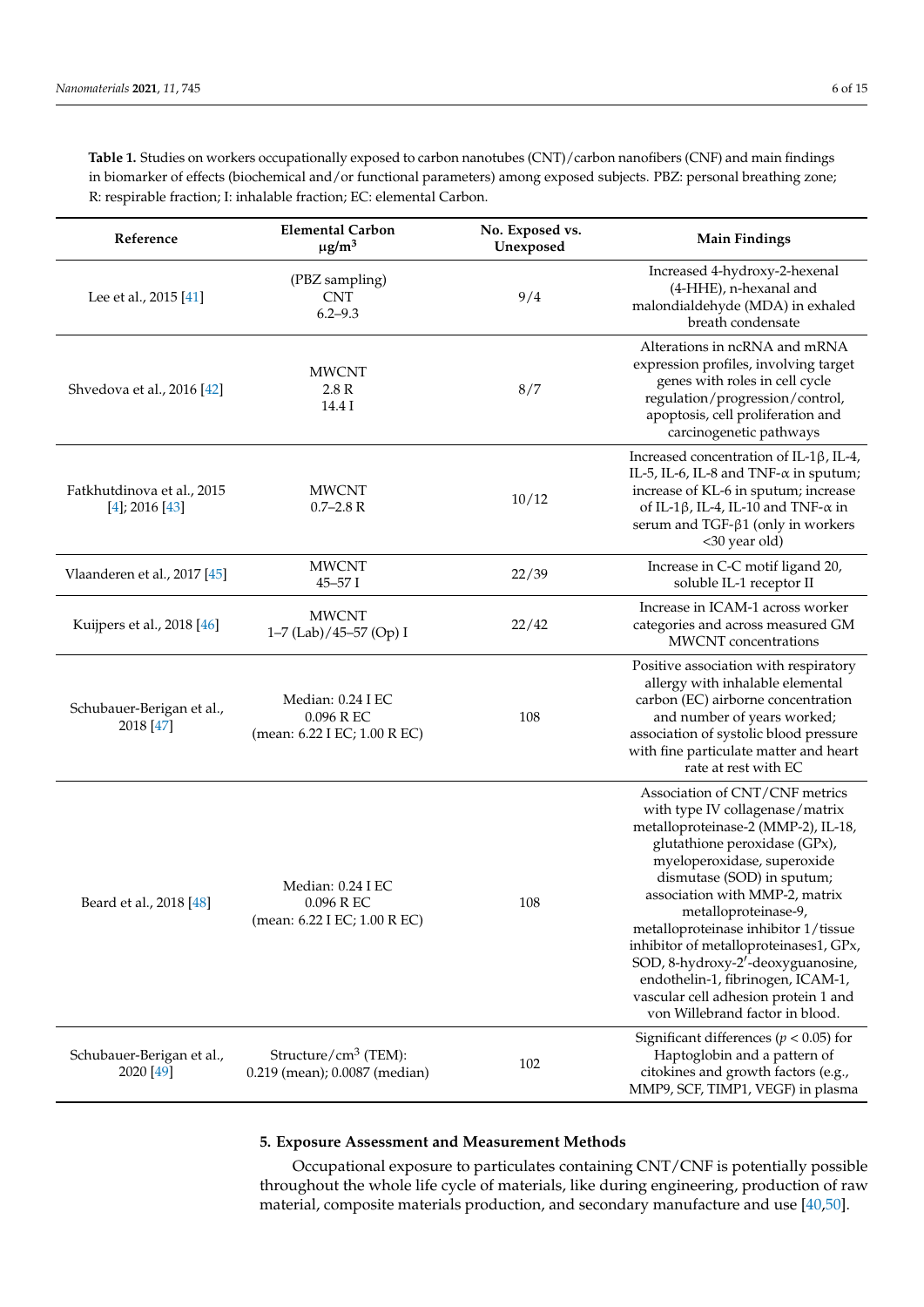For instance, during the engineering phase, the target population is represented by academics and workers involved in research and development; in such a scenario, emission is mainly accidental, leading to potentially high concentration and can be reliably described by the usual exposure metrics (e.g., in mass concentration or number concentration of CNT/CNF). Other stages of life-cycle are characterized by a lower exposure potential (e.g., in the primary manufacture). However, it is worth mentioning that the low rate pattern of exposure characterizing the final steps (i.e., transformation, composite production, maintenance) makes the risk associated with such an exposure scenario potentially negligible [\[40\]](#page-13-2).

CNT sampling can be performed by using cassettes with quartz filters and CNT analysis can be carried out by thermo-optical analysis with a flame ionization detector (FID) or with mixed cellulose esters (MCE) filters for analysis by transmission electron microscopy (TEM) to ensure specificity. Existing measurements have been made over short periods and on a limited number of operations/exposure situations.

The results of such measurement strategy are uncertain, since the method does not specifically measure CNTs, but also other airborne particulate matter. In order for the measurements to be valid, it is necessary to distinguish CNTs from the environmental background.

In field studies, different types of sampling equipment have been used, making the findings difficult to compare. A more exact metric is represented by the specific chemical mass concentration of total Carbon and elementary Carbon, as specified by the NIOSH 5040 method to establish a recommended exposure limit (REL) [\[51–](#page-13-13)[53\]](#page-13-14). Even though assessing structures containing CNT/CNFs with electron microscopy represents a sufficiently selective and sensitive method to quantify exposure, it is still premature to propose mean values and ranges, due to important variations in counting protocols and heterogeneity of sampled material.

Exposure scenario involving workers handling composites (CF impregnated with epoxy resins) to build aircraft components, revealed that airborne fibers concentrations were significantly higher in personal samplings (median value 7.01 ff/L) than in stationary samplings (median value 1.93 ff/L), with particles and fibers  $>$ 20  $\mu$ m. Interestingly, characterization of airborne fibers has been accomplished by using SEM coupled with X-ray microanalysis system (SEM-EDXA) [\[54\]](#page-13-15).

The release of fibrous structures can also occur during experimental processes in R&D facilities, because of accidental events occurring during production and use processes. In closed production lines, emission and exposure can only occur after the reactor is opened for the collection of test samples or in case of leaks or spills. The fragmentation and abrasion of nanotechnological products and other activities, such as recycling and waste treatment, represent other potential exposure scenarios.

It has been pointed out that CNT measurement strategies require harmonization. Almost 50% of the studies assessed by Guseva Canu et al. [\[40,](#page-13-2)[50\]](#page-13-12) reported the results of measurement of EC mass concentration using different methods and aerosol fractions, whereas 85% of field studies found values exceeding the NIOSH Recommended Exposure Level (REL) of  $1 \mu g/m^3$ .

Most of the exposure measurements in different workplaces in which CNTs are produced or handled rely on the traditional measurements of powders based on mass concentration metrics. The measured levels are in the order of tens of  $\mu$ g/m<sup>3</sup>, but higher concentrations have been reported in some activity (Table [2,](#page-7-0) modified from [\[40\]](#page-13-2)).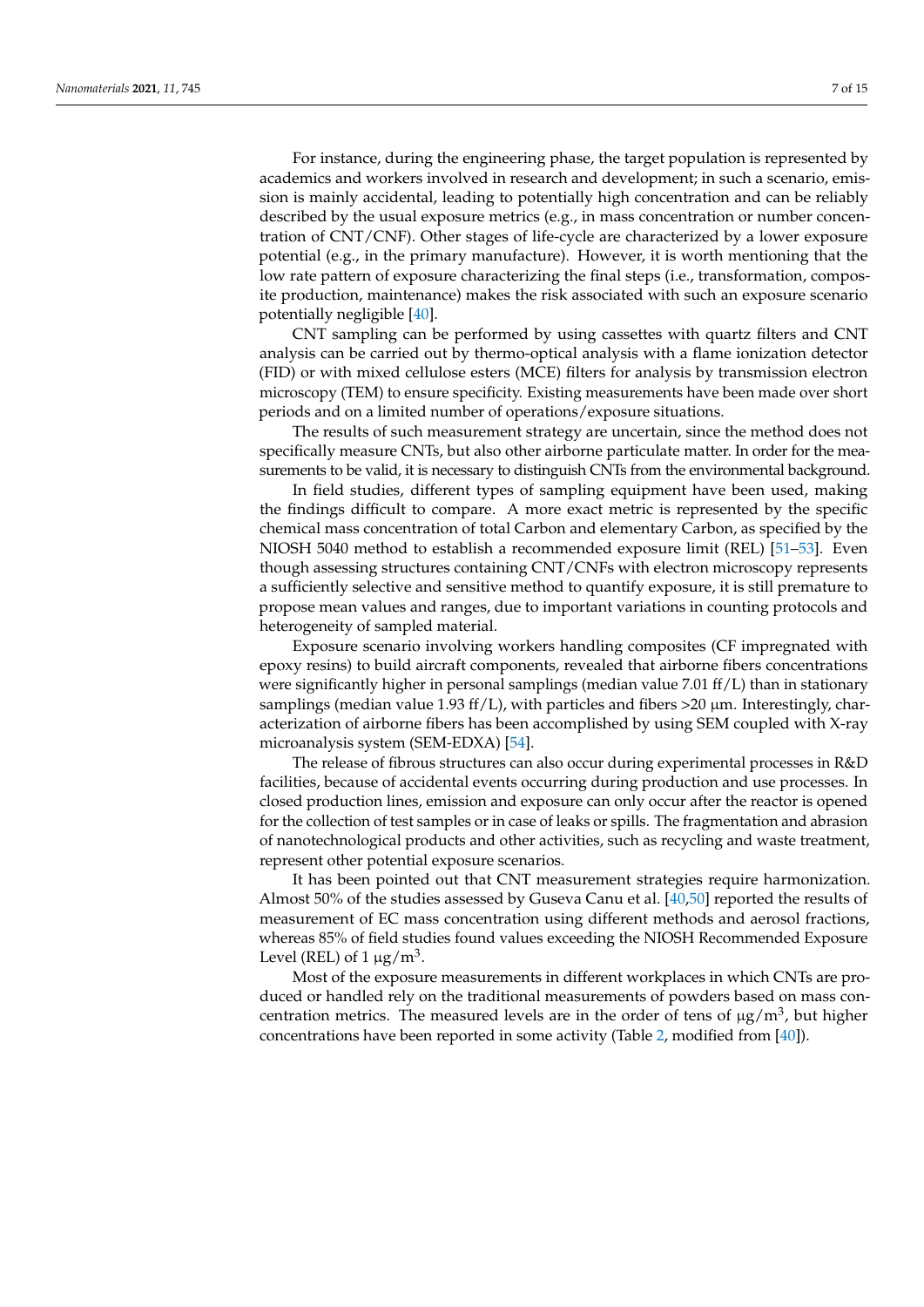| Material                                | Activity                                    | Sample            | <b>Exposure Range</b> | <b>Operations Generating</b><br>Emissions                       |  |  |  |
|-----------------------------------------|---------------------------------------------|-------------------|-----------------------|-----------------------------------------------------------------|--|--|--|
| Total Carbon ( $\mu$ g/m <sup>3</sup> ) |                                             |                   |                       |                                                                 |  |  |  |
| <b>CNF</b>                              | R&D laboratory                              | area              | 15-1094               | wet saw cutting of<br>CNF composite                             |  |  |  |
|                                         |                                             | PBZ               | 64-1094               | wet saw cutting of<br>CNF composite                             |  |  |  |
|                                         | Industry                                    | area              | 31-1839               | drying CNFs                                                     |  |  |  |
|                                         | Elemental Carbon ( $\mu$ g/m <sup>3</sup> ) |                   |                       |                                                                 |  |  |  |
| <b>CNF</b>                              | R&D laboratory                              | area              | ND-1900               | wet saw cutting inside<br>ventilated booth                      |  |  |  |
|                                         |                                             | <b>PBZ</b>        | ND-1000               | wet saw cutting with no control<br>transfer to mixing vessel in |  |  |  |
|                                         | Industry                                    | area              | ND-476                | ventilated, negative<br>pressure room                           |  |  |  |
|                                         |                                             | PBZ               | ND-7.54               | weighing, mixing and sonication                                 |  |  |  |
|                                         |                                             | area (respirable) | $11.3 - 13$           | synthesis in CVD reactor                                        |  |  |  |
|                                         |                                             | PBZ (respirable)  | $27.3 - 80$           | synthesis in CVD reactor                                        |  |  |  |
| <b>MWCNT</b>                            | R&D laboratory                              | area              | NM                    | NA                                                              |  |  |  |
|                                         |                                             | <b>PBZ</b>        | NM                    | NA                                                              |  |  |  |
|                                         | Industry (production)                       | area              | ND-470                | cleaning of deposits with<br>no control                         |  |  |  |
|                                         |                                             | PBZ               | $ND-7.4$              | all arc discharge-MWCNT<br>production operations                |  |  |  |
|                                         | Industry (production)                       | area              | $ND-1.89$             | batch mixer use with chemical<br>hood and PPE                   |  |  |  |
|                                         |                                             | PBZ               | ND-7.86               | batch mixer use with chemical<br>hood and PPE                   |  |  |  |
| <b>SWCNT</b>                            | Industry                                    | area              | $ND-39$               | loading flasks with CNTs                                        |  |  |  |
|                                         |                                             | <b>PBZ</b>        | $ND-38$               | harvesting CNTs from reactor                                    |  |  |  |
|                                         |                                             | area (respirable) | Media = $0.26$        | all SWCNT production<br>operations                              |  |  |  |
|                                         |                                             | PBZ (respirable)  | media= $0.05$         | all SWCNT production<br>operations                              |  |  |  |
|                                         | CNT/NCF (structures/cm <sup>3</sup> )       |                   |                       |                                                                 |  |  |  |
| <b>CNF</b>                              | R&D laboratory                              | PBZ               | NΜ                    | NA                                                              |  |  |  |
|                                         | Industry                                    | area              | $0.003 - 0.295$       | transferring CNF                                                |  |  |  |
|                                         |                                             | PBZ               | $0.07 - 1.16$         | transferring CNF                                                |  |  |  |
| <b>MWCNT</b>                            | R&D laboratory                              | area              | ND-172.9              | blending CNTs with no control                                   |  |  |  |
|                                         |                                             | PBZ               | ND-193.6              | blending CNTs with no control                                   |  |  |  |
|                                         | Industry                                    | area              | $ND-11$               | sieving, pouring, weighing CNTs                                 |  |  |  |
|                                         |                                             | PBZ               | $ND-2$                | all arc discharge-MWCNT<br>production operations                |  |  |  |
| <b>SWCNT</b>                            | Industry                                    | area              | $0.007 - 0.012$       | CNT synthesis, harvesting,<br>reactor clean-out                 |  |  |  |
|                                         |                                             | PBZ               | $0.003 - 0.01$        | CNT synthesis, harvesting,<br>reactor clean-out                 |  |  |  |

<span id="page-7-0"></span>**Table 2.** Examples of results of field measurements to CNT/CNF in some occupational environments and related metrics (From: [\[40\]](#page-13-2), modified).

CNF = carbon nanofibers; CNT = carbon nanotubes; SWCNT = Single-walled carbon nanotube; ND = not detected (below analytical limit of detection); nm = not measured; NA = not available; LOQ = limit of quantification; PBZ = personal breathing zone sample; resp = respirable fraction; CVD = chemical vapor deposition process.

> These field studies revealed that in the atmosphere of working environments CNT/CNF are usually found as aggregates of (sub)-micrometric dimensions and rarely as single fibers [\[55–](#page-13-16)[58\]](#page-13-17). The quantification of CNT agglomerates and/or CNT containing fibers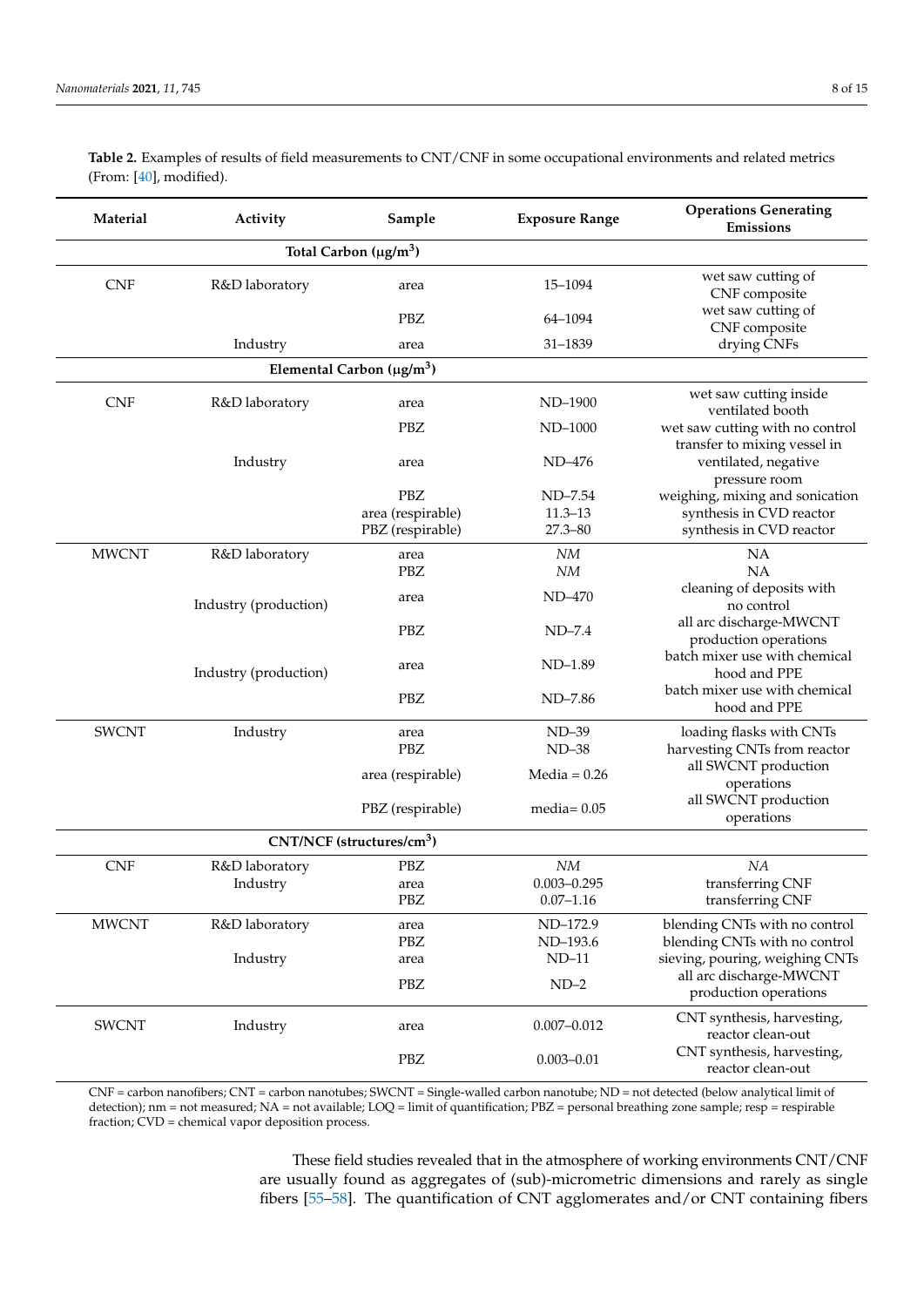is becoming increasingly common. The greatest mean CNT mass concentrations was found during non-enclosed activities, including packaging, cleaning, sieving, during extrusion and pelletizing. In general, a ranking of exposure potential can be estimated, with technicians experiencing the highest level of exposure, followed by engineers, then by chemists.

Dahm et al. [\[59\]](#page-13-18) studied, at the company-level and at the single worker level, the determinants that increased exposure. These authors demonstrate that inadequate operational and engineered controls can affect at company level the release of CNT/CNF as well as their diameter and length, combined with quantities of material handled every day. At worker level, it was found that handling dry-powdered form of CNT/CNF in quantities of >1 kg, job titles (e.g., engineer vs. other tasks, e.g., handling powders), working in a ventilated or unventilated environment, all represented consistent determinants. By regression models, the authors obtained insights into the best exposure predictors to CNT/CNF for each exposure metric, but finally suggested the integration of their model with other methods.

## **6. Hygienic Standards at the Workplace**

In order to carry out the risk assessment at workplace and in the environment, systematic data on acceptable levels of CNT exposure is required. Table [3](#page-8-0) summarizes the hygienic standard for CNTs and CNFs.

<span id="page-8-0"></span>

| <b>Institution</b>                            | Concentration<br>(Number/Mass)                          | Interpretation                                                                                  | Year |
|-----------------------------------------------|---------------------------------------------------------|-------------------------------------------------------------------------------------------------|------|
| <b>British Standards</b><br>Institution (WEL) | $0.01$ fibres/mL                                        | Fibrous nanomaterials with<br>highaspect ratios (>3:1)<br>and length<br>$>5000$ nm $(>5 \mu m)$ | 2007 |
| Nanocyl                                       | $0.0011$ mg/m <sup>3</sup>                              | 8-h TWA<br>(working lifetime equivalent)                                                        | 2009 |
| Bayer (OEL)                                   | $50 \mu g/m^3$                                          | 8-h TWA (Baytubes™)                                                                             | 2010 |
| US NIOSH (REL)                                | 7.0 $\mu$ g/m <sup>3</sup>                              | 8-h TWA                                                                                         | 2010 |
| Dutch Social and Economic<br>Council (OEL)    | $0.01$ fibres/cm <sup>3</sup><br>$(10.000 f/m3)$ fibres | SWCNT or MWCNT for which<br>asbestos like effects are not<br>excluded                           | 2012 |
| US NIOSH (REL)                                | $1.0 \,\mu g/m^3$ (r EC)                                | 8-h TWA                                                                                         | 2013 |
| US OSHA (recomm.)                             | $1.0 \,\mu g/m^3$ (r EC)                                | 8-h TWA                                                                                         | 2013 |
| Nakanishi (OEL)                               | 30.0 (SW)–80 (MW) $\mu$ g/m <sup>3</sup>                | 8-h TWA                                                                                         | 2015 |
| Swiss Accident Insurance Funds                | $0.01$ fibres/mL                                        | 8-h TWA                                                                                         | 2018 |

**Table 3.** Hygienic standard at workplace for CNTs and CNFs by inhalation route.

WEL: workplace exposure limit; TWA: Time weighted Average (concentration); OEL: occupational exposure limit; REL: Recommended Exposure Limit.

> However, the development of hygienic standards has encountered various difficulties due to the variety of types of CNTs, the complexity of their identification and quantification in the work environment and preliminary findings on biological effects. The British Standards Institution (BSI) first suggested a maximum permitted level of 0.01 fibers/ $m<sup>3</sup>$ relying on the similarities with asbestos [\[60\]](#page-13-19). It is worth mentioning that all the above limits aim to protect the exposed population from the risk of chronic respiratory outcomes, such as lung fibrosis, but not from carcinogenetic events.

> To determine safe exposure levels, we can rely on the extrapolation of the results gathered in animal studies to estimate an observed adverse effect level (OAEL) and further establish factors of uncertainty.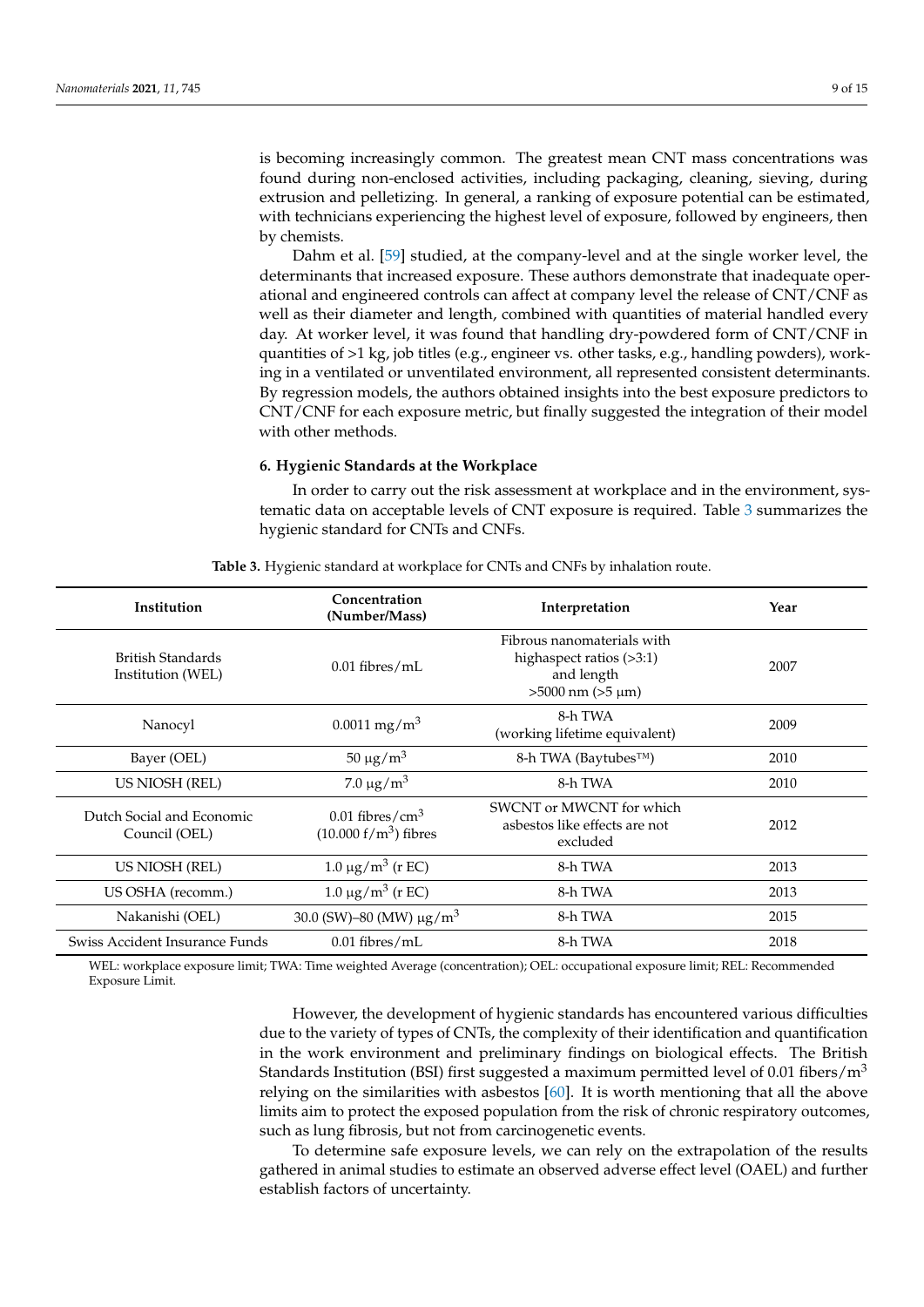Since 2010, the NIOSH have proposed a REL of 7  $\mu$ g/m<sup>3</sup> as 8-h TWA based on the EC determination representing the upper limit of quantitation for NIOSH Method 5040 [\[61\]](#page-14-0). However, NIOSH recognized that workers may still have an excess risk of developing early-stage lung fibrosis if exposed over a full working lifetime to the proposed REL. The NIOSH starting point for the quantitative risk assessment was data derived from animal studies investigating non-malignant pulmonary outcomes. Many animal studies have observed lung fibrosis (characterized by persistence or even progression after exposure cessation) that developed early (i.e., 28 days after exposure) in response to relatively lowmass lung doses [\[8](#page-11-7)[,62–](#page-14-1)[67\]](#page-14-2). These data represent a consistent basis for a REL, whereas findings regarding carcinogenic and cardiovascular effects were not considered in the quantitative risk assessment by inhalation exposure. NIOSH considered lung inflammation and fibrosis found in short-term and subchronic animal studies as the endpoints relevant to humans, i.e., health effects that have been (or could be) observed following occupational exposure to inhaled particles and fibers. Uncertainties remain about the extent of functional deficits and their health significance among workers.

Working lifetime exposure concentrations were calculated based on estimates of either the deposited/retained alveolar lung dose of CNT assuming an 8-h TWA exposure during a 40-h workweek, 50 weeks per year, for 45 years, or on BMD modelling of the subchronic animal inhalation studies with MWCNTs [\[63,](#page-14-3)[64\]](#page-14-4). It was estimated that a working lifetime exposure of 0.2–2  $\mu$ g/m<sup>3</sup> (8-h TWA concentration) is associated with a 10% excess risk of early-stage adverse lung effects of minimal severity (grade 1) whereas  $0.7-19 \mu g/m<sup>3</sup>$ could cause mild grade lesions. A LOAEL between  $4-18 \mu g/m^3$  and a NOAEL between 1–4  $\mu$ g/m<sup>3</sup> for an 8-h TWA was thus calculated.

After reviewing the animal and other available toxicological data concerning the potential adverse respiratory effects of CNT/CNF, NIOSH provided a quantitative risk assessment based on dose-response data gathered in animal studies [\[66](#page-14-5)[,68\]](#page-14-6). Considering improvements in sampling and analytical techniques, NIOSH recommended 1  $\mu$ g/m<sup>3</sup> EC as an 8-hr TWA REL for respirable mass concentration, to reduce the risk for pulmonary inflammation and fibrosis [\[44\]](#page-13-6). Thus, although data from animal studies dealing with CNFs are more limited as compared to CNTs, physico-chemical similarities, and findings of acute pulmonary inflammation and interstitial fibrosis, suggest maintaining exposure to CNFs at a REL of 1  $\mu$ g/m<sup>3</sup> EC [\[44\]](#page-13-6).

The risk assessment carried out by the Belgian company Nanocyl, based on the lowest concentrations of adverse effects observed in subchronic inhalation experiments (90 days) on rats, gave a weighted average concentration of 2.5 mg/m<sup>3</sup> as 8-h TWA for its MWCNTs. In this study, Nanocyl NC 7000—equivalent to the EU reference material MWCNT nm-400—did not cause systemic toxicity [\[63\]](#page-14-3). However, at lower doses (0.5–2.5 mg/m $^3$ ) this MWCNT induced multifocal granulomas, diffuse histiocytic/neutrophilic inflammation and lipoproteinosis in the lungs and regional lymph nodes. As a result, a working lifetime equivalent concentration of 0.0011 mg/m<sup>3</sup> was extrapolated by the corresponding Lowest Adverse Effects Concentration (LOAEC) found in this study. The consistency of such threshold was compared to the results of MWCNT measurements campaigns at workplace [\[57\]](#page-13-20), and different release scenarios of composite materials using MWCNT as fillers [\[69](#page-14-7)[–71\]](#page-14-8). In spite of a low tendency to form dusts, the need to comply with industrial hygiene practices during handling and processing was nonetheless recognized [\[63,](#page-14-3)[71\]](#page-14-8).

The Bayer Company has proposed a time weighted average occupational exposure limit (OEL) of 50  $\mu$ g/m $^3$  for Baytubes™, a more flexible MWCNT type with the tendency to form tube agglomerates [\[64\]](#page-14-4).

Finally, the Japanese National Institute of Industrial Science and Technology derived an occupational exposure limit (OEL) for all CNT of 30  $\mu$ g/m<sup>3</sup> [\[72\]](#page-14-9). Interestingly, Japanese studies indicated that CNT does not cause direct genotoxic damage, but rather a secondary genotoxicity resulting from free radicals' generation following inflammatory processes. Interestingly, such an effect is characterized by a mechanistic threshold, which has relevant implications regarding the set-up safety limits.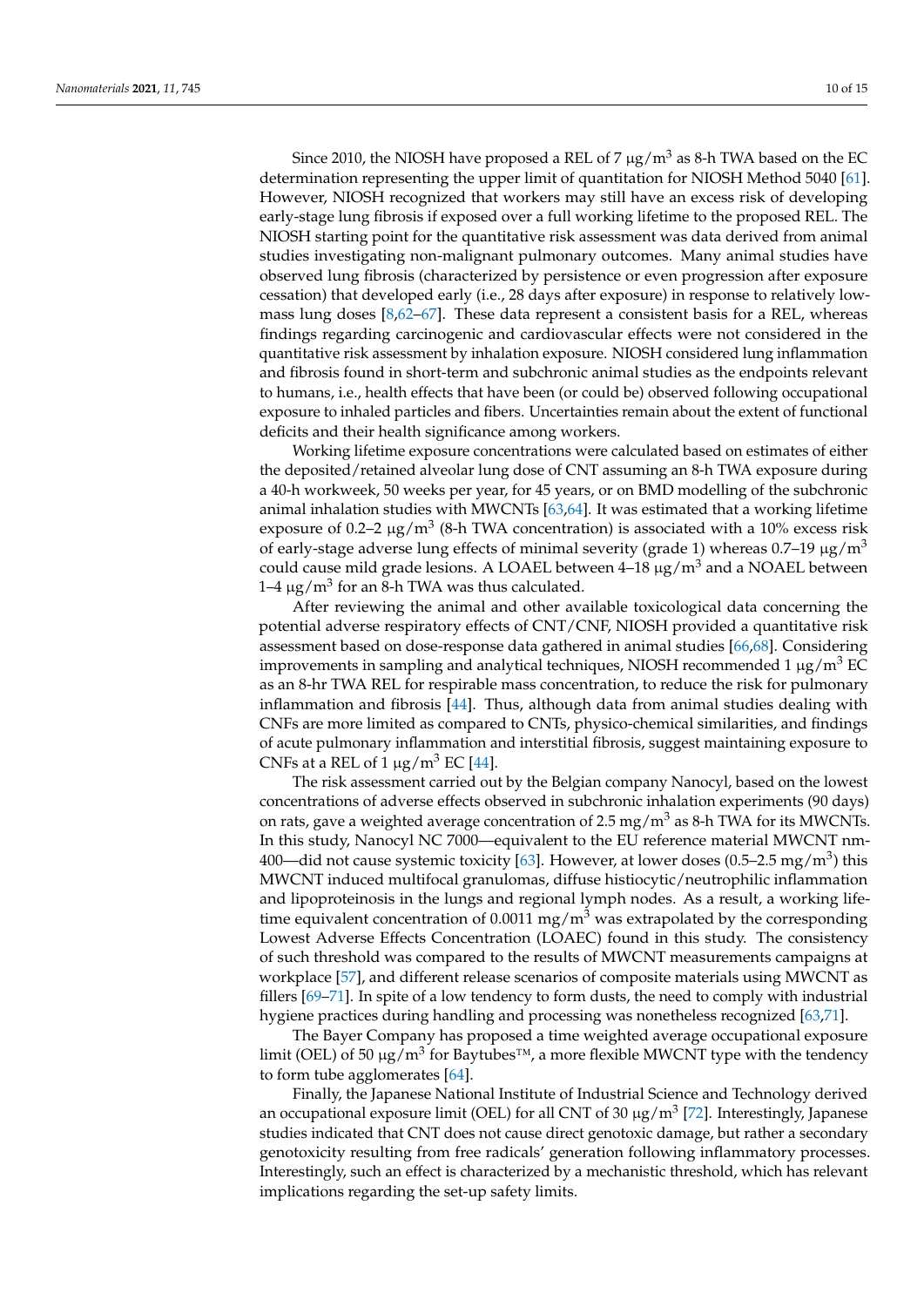## **7. Conclusions**

CNTs are currently protagonists of a debate regarding their long-term toxicity and carcinogenicity. Several physicochemical parameters, including shape, state of agglomeration/aggregation, surface properties, impurities and density, may influence toxicity. However, some conclusions have been achieved at exposure concentrations that are unlikely to occur in workplace settings [\[22\]](#page-12-6).

Animal studies showed that some rigid MWCNTs of a certain length and aspectratio are able to induce mesothelioma by intraperitoneal injection [\[11](#page-11-10)[,73\]](#page-14-10), whilst tangled MWCNT did not. Despite data reported on existing reviews, a consensus regarding CNT toxicity has yet to be attained. Existing studies report conflicting results, which can be partly attributed to the lack of standardized protocols and to the variability of CNT types. This indicates that the biological responses to CNT exposure are modulated by physicochemical properties and that CNTs cannot be considered as a single, unified material entity but instead should be understood as a class of materials with varying properties that may elicit distinct biological outcomes both in vitro and in vivo. Discrepancies regarding the definition of the toxicological profile of CNTs due to the lack of standardized assessment methodologies and the variability of the properties of the samples used in toxicological tests make risk assessment difficult. The hazard of short  $\left\langle 4-5 \mu m \right\rangle$ , monodispersed and functionalized CNTs is certainly different from that of CNTs used for industrial applications [\[74\]](#page-14-11).

Because this is the case, a possible risk management strategy could be to choose alternative MWCNTs lacking critical properties which trigger toxicity, an approach currently described as "safety by design" [\[75](#page-14-12)[,76\]](#page-14-13).

Recently, the International Chemical Secretariat added CNTs to the SIN list of chemicals that should be restricted or even banned in the EU [\[2\]](#page-11-1). However, an international group of experts raised issues on the consequences on the innovation development of this "scientifically unjustified proposal" [\[3,](#page-11-2)[76\]](#page-14-13). The authors also claimed that the proposal of re-evaluation asked by the IARC Advisory Group is still pending [\[77,](#page-14-14)[78\]](#page-14-15).

It should be recognized that the risk assessment for CNTs/CNFs is particularly challenging, for the following reasons: (1) there is no consensus on which metric is more appropriate for health effects; (2) CNTs may be present in a large number of variants that may have different degrees of toxicity; (3) toxicological data is often insufficient, but indicates a possible risk of genotoxicity, inflammation and pulmonary fibrosis following CNT inhalation at relatively low doses; (4) Exposure measurements are limited to the initial stages of the life cycle and cover a limited set of tasks.

Field studies have focused on the release of CNTs/CNFs in the workplace atmosphere rather than on individual exposure [\[50](#page-13-12)[,79\]](#page-14-16). The lack of harmonization in measurement strategies, analysis, and reporting of measurement data hinders exposure and risk assessments. Mass-based approaches allow us to assess the exposure potential and emission sources, but other parameters, like the airborne concentration of fibers or, better, CNTs/CNFs structures quantified by electron microscopy can help in exposure characterization.

A probabilistic approach has been recently suggested, in order to estimate the likelihood of risk for a selected occupational scenario and propose a realistic benchmark concentration (expressed as mass concentrations) for occupational exposure to CNTs [\[80\]](#page-14-17). Although pragmatic and useful, such an approach reveals its limitations when facing hazard heterogeneity and in predicting long-term health effects.

Cross-sectional investigations have suggested an association between subtle human health effects and CNTs/CNFs workplace exposure. However, due to the long latency required for overt health effects, cohort studies with a sufficient follow-up period are needed. This requires that workplace determinants that contribute to exposure should be clearly identified, and consistent methods of measurements should be proactively investigated and validated [\[81\]](#page-14-18).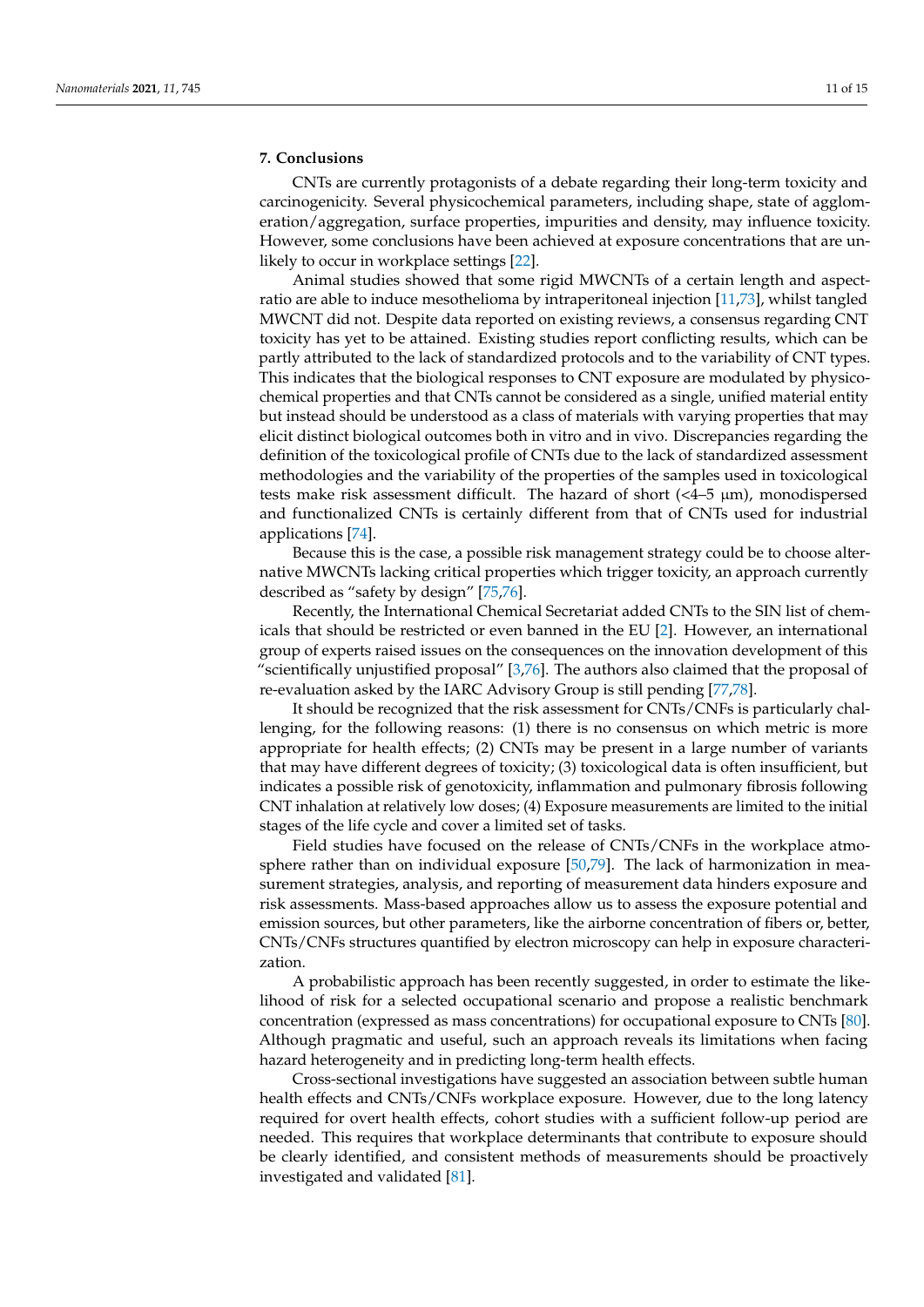In this complex and uncertain scenario, all types of CNTs and CNFs should be considered as respiratory hazards, and occupational exposure should be kept as low as possible. Current knowledge on health effects or exposure levels during the handling of CNTs is increasing and qualitatively improving. Until a better risk characterization has been established, a precautionary principle should be adopted in the production and use of CNTs/CNFs and in the processing of materials containing CNTs/CNFs [\[3\]](#page-11-2).

**Author Contributions:** Investigation, E.B., G.G., G.W.J., M.B., M.C., A.G.; D.B., I.F., I.G.C.; resources, E.B., G.G., G.W.J., M.B., M.C., A.G., D.B.; I.F., I.G.C.; data curation, E.B., G.G., G.W.J., M.B., M.C., A.G., D.B., I.F., I.G.C.; writing—original draft preparation, E.B., G.G., G.W.J., M.B., M.C., A.G., D.B., I.F., I.G.C.; writing—review and editing, E.B., G.G., G.W.J., M.B., M.C., A.G., D.B., I.F., I.G.C.; visualization, E.B., G.G., G.W.J., M.B., M.C., A.G., D.B., I.F., I.G.C.; supervision, E.B., G.G., G.W.J., M.B., M.C., A.G., D.B., I.F., I.G.C.; All authors have read and agreed to the published version of the manuscript.

**Funding:** This research received no external funding.

**Informed Consent Statement:** Not applicable.

**Acknowledgments:** This study was conducted within the framework of EU Life Project "NanoExplore" (Grant No. LIFE17 ENV/GR/000285).

**Conflicts of Interest:** The authors declare no conflict of interest.

#### **References**

- <span id="page-11-0"></span>1. Ghiazza, M.; Vietti, E.; Fenoglio, I. Carbon nanotubes: Properties; applications; and toxicity. In *Health and Environmental Safety of Nanomaterials*; Woodhead Publishing Limited: Cambridge, UK, 2014; pp. 147–194. [\[CrossRef\]](http://doi.org/10.1533/9780857096678.3.147)
- <span id="page-11-1"></span>2. Hansen, S.; Lennquist, A. Carbon nanotubes added to the SIN List as a nanomaterial of Very High Concern. *Nat. Nanotechnol.* **2010**, *15*, 3–4. [\[CrossRef\]](http://doi.org/10.1038/s41565-019-0613-9) [\[PubMed\]](http://www.ncbi.nlm.nih.gov/pubmed/31925393)
- <span id="page-11-2"></span>3. Fadeel, B.; Kostarelos, K. Grouping all carbon nanotubes into a single substance category is scientifically unjustified. *Nat. Nanotechnol.* **2020**, *15*, 164. [\[CrossRef\]](http://doi.org/10.1038/s41565-020-0654-0) [\[PubMed\]](http://www.ncbi.nlm.nih.gov/pubmed/32123379)
- <span id="page-11-3"></span>4. Fatkhutdinova, L.M.; Khaliullin, T.O.; Shvedova, A.A. Carbon Nanotubes Exposure Risk Assessment: From Toxicology to Epidemiologic Studies (Overview of the Current Problem). *Nanotechnol. Russ.* **2015**, *10*, 501–509. [\[CrossRef\]](http://doi.org/10.1134/S1995078015030064)
- <span id="page-11-4"></span>5. Jacobs, M.M.; Ellenbecker, M.; Hoppin, P.; Kriebel, D.; Tickner, J. *Precarious Promise: A Case Study of Engineered Carbon Nanotubes. Lowell Center for Sustainable Production*; University of Massachusetts: Lowell, MA, USA, 2014; Available online: [https://www.](https://www.cleanproduction.org/static/ee_images/uploads/resources/ECN_casestudy_0325.pdf) [cleanproduction.org/static/ee\\_images/uploads/resources/ECN\\_casestudy\\_0325.pdf](https://www.cleanproduction.org/static/ee_images/uploads/resources/ECN_casestudy_0325.pdf) (accessed on 15 November 2020).
- <span id="page-11-5"></span>6. Research & Market. The Global Market for Carbon Nanotubes 2018–2023. Available online: <http://www.researchandmarkets.com> (accessed on 2 February 2021).
- <span id="page-11-6"></span>7. Service, R.F. Nanotubes: The next asbestos? *Science* **1998**, *281*, 941–942. [\[CrossRef\]](http://doi.org/10.1126/science.281.5379.941)
- <span id="page-11-7"></span>8. Shvedova, A.A.; Kisin, E.R.; Mercer, R.; Murray, A.R.; Johnson, V.J.; Potapovich, A.I.; Tyurina, Y.Y.; Gorelik, O.; Arepalli, S.; Schwegler-Berry, D.; et al. Unusual inflammatory and fibrogenic pulmonary responses to single-walled carbon nanotubes in mice. *Am. J. Physiol. Lung Cell Mol. Physiol.* **2005**, *289*, L698–L708. [\[CrossRef\]](http://doi.org/10.1152/ajplung.00084.2005)
- <span id="page-11-8"></span>9. Takagi, A.; Hirose, A.; Nishimura, T.; Fukumori, N.; Ogata, A.; Ohashi, N.; Kitajima, S.; Kanno, J. Induction of mesothelioma in p53+/− mouse by intraperitoneal application of multi-wall carbon nanotube. *J. Toxicol. Sci.* **2008**, *33*, 105–116. [\[CrossRef\]](http://doi.org/10.2131/jts.33.105)
- <span id="page-11-9"></span>10. Muller, J.; Delos, M.; Panin, N.; Rabolli, V.; Huaux, F.; Lison, D. Absence of carcinogenic response to multiwall carbon nanotubes in a 2-year bioassay in the peritoneal cavity of the rat. *Toxicol. Sci.* **2009**, *110*, 442–448. [\[CrossRef\]](http://doi.org/10.1093/toxsci/kfp100) [\[PubMed\]](http://www.ncbi.nlm.nih.gov/pubmed/19429663)
- <span id="page-11-10"></span>11. Poland, C.A.; Duffin, R.; Kinloch, I.; Maynard, A.; Wallace, W.A.; Seaton, A.; Stone, V.; Brown, S.; Macnee, W.; Donaldson, K. Carbon nanotubes introduced into the abdominal cavity of mice show asbestos-like pathogenicity in a pilot study. *Nat. Nanotechnol.* **2008**, *3*, 423–428. [\[CrossRef\]](http://doi.org/10.1038/nnano.2008.111)
- <span id="page-11-11"></span>12. Murphy, F.A.; Poland, C.A.; Duffin, R.; Al-Jamal, K.T.; Ali-Boucetta, H.; Nunes, A.; Byrne, F.; Prina-Mello, A.; Volkov, Y.; Li, S.; et al. Length-dependent retention of carbon nanotubes in the pleural space of mice initiates sustained inflammation and progressive fibrosis on the parietal pleura. *Am. J. Pathol.* **2011**, *178*, 2587–2600. [\[CrossRef\]](http://doi.org/10.1016/j.ajpath.2011.02.040) [\[PubMed\]](http://www.ncbi.nlm.nih.gov/pubmed/21641383)
- <span id="page-11-12"></span>13. Shvedova, A.A.; Yanamala, N.; Kisin, E.R.; Tkach, A.V.; Murray, A.R.; Hubbs, A.; Chirila, M.M.; Keohavong, P.; Sycheva, L.P.; Kagan, V.E.; et al. Long-term effects of carbon containing engineered nanomaterials and asbestos in the lung: One year postexposure comparisons. *Am. J. Physiol. Lung Cell Mol. Physiol.* **2014**, *306*, L170–L182. [\[CrossRef\]](http://doi.org/10.1152/ajplung.00167.2013) [\[PubMed\]](http://www.ncbi.nlm.nih.gov/pubmed/24213921)
- <span id="page-11-13"></span>14. Legramante, J.M.; Valentini, F.; Magrini, A.; Palleschi, G.; Sacco, S.; Iavicoli, I.; Pallante, M.; Moscone, D.; Galante, A.; Bergamaschi, E.; et al. Cardiac autonomic regulation after lung exposure to carbon nanotubes. *Hum. Exp. Toxicol.* **2009**, *28*, 369–375. [\[CrossRef\]](http://doi.org/10.1177/0960327109105150) [\[PubMed\]](http://www.ncbi.nlm.nih.gov/pubmed/19755448)
- <span id="page-11-14"></span>15. Grosse, Y.; Loomis, D.; Guyton, K.Z.; Lauby-Secretan, B.; El Ghissassi, F.; Bouvard, V.; Benbrahim-Tallaa, L.; Guha, N.; Scoccianti, C.; Mattock, H.; et al. International Agency for Research on Cancer Monograph Working Group. Carcinogenicity of fluoro-edenite; silicon carbide fibres and whiskers; and carbon nanotubes. *Lancet Oncol.* **2014**, *15*, 1427–1428. [\[CrossRef\]](http://doi.org/10.1016/S1470-2045(14)71109-X)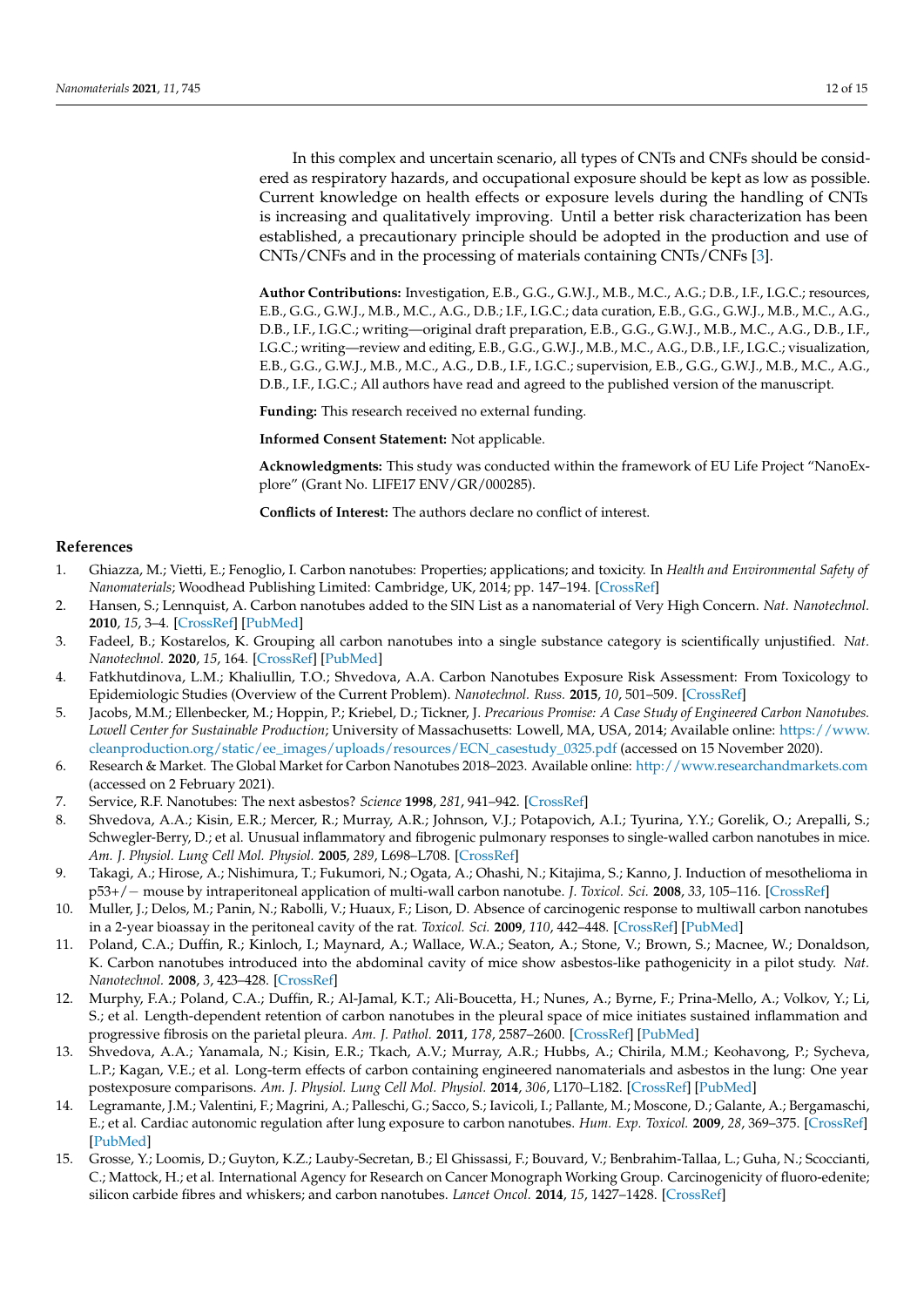- <span id="page-12-0"></span>16. Maynard, A. Are we ready for spray-on carbon nanotubes? *Nat. Nanotech.* **2016**, *11*, 490–491. [\[CrossRef\]](http://doi.org/10.1038/nnano.2016.99) [\[PubMed\]](http://www.ncbi.nlm.nih.gov/pubmed/27272137)
- <span id="page-12-1"></span>17. Migliore, L.; Saracino, D.; Bonelli, A.; Colognato, R.; D'Errico, M.R.; Magrini, A.; Bergamaschi, A.; Bergamaschi, E. Carbon nanotubes induce oxidative DNA damage in RAW 264.7 cells. *Environ. Mol. Mutagen.* **2010**, *51*, 294–303. [\[CrossRef\]](http://doi.org/10.1002/em.20545) [\[PubMed\]](http://www.ncbi.nlm.nih.gov/pubmed/20091701)
- <span id="page-12-2"></span>18. Møller, P.; Christophersen, D.V.; Jensen, D.M.; Kermanizadeh, A.; Roursgaard, M.; Jacobsen, N.R.; Hemmingsen, J.G.; Danielsen, P.H.; Cao, Y.; Jantzen, K.; et al. Role of oxidative stress in carbon nanotube-generated health effects. *Arch. Toxicol.* **2014**, *88*, 1939–1964. [\[CrossRef\]](http://doi.org/10.1007/s00204-014-1356-x) [\[PubMed\]](http://www.ncbi.nlm.nih.gov/pubmed/25212906)
- <span id="page-12-3"></span>19. Suzui, M.; Futakuchi, M.; Fukamachi, K.; Numano, T.; Abdelgied, M.; Takahashi, S.; Ohnishi, M.; Omori, T.; Tsuruoka, S.; Hirose, A.; et al. Multiwalled carbon nanotubes intratracheally instilled into the rat lung induce development of pleural malignant mesothelioma and lung tumors. *Cancer Sci.* **2016**, *107*, 924–935. [\[CrossRef\]](http://doi.org/10.1111/cas.12954)
- <span id="page-12-4"></span>20. Numano, T.; Higuchi, H.; Alexander, D.B.; Alexander, W.T.; Abdelgied, M.; El-Gazzar, A.M.; Saleh, D.; Takase, H.; Hirose, A.; Naiki-Ito, A.; et al. MWCNT-7 administered to the lung by intratracheal instillation induces development of pleural mesothelioma in F344 rats. *Cancer Sci.* **2019**, *110*, 2485–2492. [\[CrossRef\]](http://doi.org/10.1111/cas.14121)
- <span id="page-12-5"></span>21. Saleh, D.M.; Alexander, W.T.; Numano, T.; Ahmed, O.H.M.; Gunasekaran, S.; Alexander, D.B.; Abdelgied, M.; El-Gazzar, A.M.; Takase, H.; Xu, J.; et al. Comparative carcinogenicity study of a thick; straight-type and a thin; tangled-type multi-walled carbon nanotube administered by intra-tracheal instillation in the rat. *Part. Fibre Toxicol.* **2020**, *17*, 1–14. [\[CrossRef\]](http://doi.org/10.1186/s12989-020-00382-y)
- <span id="page-12-6"></span>22. Oberdörster, G.; Castranova, V.; Asgharian, B.; Sayre, P. Inhalation Exposure to Carbon Nanotubes (CNT) and Carbon Nanofibers (CNF): Methodology and Dosimetry. *J. Toxicol. Environ. Health B Crit. Rev.* **2015**, *18*, 121–212. [\[CrossRef\]](http://doi.org/10.1080/10937404.2015.1051611)
- <span id="page-12-7"></span>23. Donaldson, K.; Aitken, R.; Tran, L.; Stone, V.; Duffin, R.; Forrest, G.; Alexander, A. Carbon nanotubes: A review of their properties in relation to pulmonary toxicology and workplace safety. *Toxicol. Sci.* **2006**, *92*, 5–22. [\[CrossRef\]](http://doi.org/10.1093/toxsci/kfj130)
- <span id="page-12-8"></span>24. Donaldson, K.; Murphy, F.A.; Duffin, R.; Poland, C.A. Asbestos; carbon nanotubes and the pleural mesothelium: A review and the hypothesis regarding the role of long fibre retention in the parietal pleura; inflammation and mesothelioma. *Part. Fibre Toxicol.* **2010**, *7*, 1–17. [\[CrossRef\]](http://doi.org/10.1186/1743-8977-7-5) [\[PubMed\]](http://www.ncbi.nlm.nih.gov/pubmed/20307263)
- <span id="page-12-9"></span>25. Rotoli, B.M.; Bussolati, O.; Bianchi, M.G.; Barilli, A.; Balasubramanian, C.; Bellucci, S.; Bergamaschi, E. Non-functionalized multi-walled carbon nanotubes alter the paracellular permeability of human airway epithelial cells. *Toxicol. Lett.* **2009**, *178*, 95–102. [\[CrossRef\]](http://doi.org/10.1016/j.toxlet.2008.02.007) [\[PubMed\]](http://www.ncbi.nlm.nih.gov/pubmed/18403140)
- <span id="page-12-10"></span>26. Rotoli, B.M.; Gatti, R.; Movia, D.; Bianchi, M.G.; Di Cristo, L.; Fenoglio, I.; Sonvico, F.; Bergamaschi, E.; Prina-Mello, A.; Bussolati, O. Identifying contact-mediated; localized toxic effects of MWCNT aggregates on epithelial monolayers: A single-cell monitoring toxicity assay. *Nanotoxicology* **2015**, *9*, 230–241. [\[CrossRef\]](http://doi.org/10.3109/17435390.2014.918203)
- <span id="page-12-11"></span>27. Vietti, G.; Lison, D.; van den Brule, S. Mechanisms of lung fibrosis induced by carbon nanotubes: Towards an Adverse Outcome Pathway (AOP). *Part. Fibre Toxicol.* **2015**, *13*, 1–23. [\[CrossRef\]](http://doi.org/10.1186/s12989-016-0123-y) [\[PubMed\]](http://www.ncbi.nlm.nih.gov/pubmed/26926090)
- <span id="page-12-12"></span>28. Rotoli, B.M.; Bussolati, O.; Barilli, A.; Zanello, P.P.; Bianchi, M.G.; Magrini, A.; Pietroiusti, A.; Bergamaschi, A.; Bergamaschi, E. Airway barrier dysfunction induced by exposure to carbon nanotubes in vitro: Which role for fiber length? *Hum. Exp. Toxicol.* **2009**, *28*, 361–368. [\[CrossRef\]](http://doi.org/10.1177/0960327109105159) [\[PubMed\]](http://www.ncbi.nlm.nih.gov/pubmed/19755447)
- <span id="page-12-13"></span>29. Poulsen, S.S.; Knudsen, K.B.; Jackson, P.; Weydahl, I.E.K.; Saber, A.T.; Wallin, H.; Vogel, U. Multi-walled carbon nanotubephysicochemical properties predict the systemic acute phase response following pulmonary exposure in mice. *PLoS ONE* **2017**, *12*, e0174167. [\[CrossRef\]](http://doi.org/10.1371/journal.pone.0174167)
- <span id="page-12-14"></span>30. Di Cristo, L.; Bianchi, M.G.; Chiu, M.; Taurino, G.; Donato, F.; Garzaro, G.; Bussolati, O.; Bergamaschi, E. Comparative in Vitro Cytotoxicity of Realistic Doses of Benchmark Multi-Walled Carbon Nanotubes towards Macrophages and Airway Epithelial Cells. *Nanomaterials* **2019**, *9*, 982. [\[CrossRef\]](http://doi.org/10.3390/nano9070982) [\[PubMed\]](http://www.ncbi.nlm.nih.gov/pubmed/31284615)
- <span id="page-12-15"></span>31. Fenoglio, I.; Aldieri, E.; Gazzano, E.; Cesano, F.; Colonna, M.; Scarano, D.; Mazzucco, G.; Attanasio, A.; Yakoub, Y.; Lison, D.; et al. Thickness of multiwalled carbon nanotubes affects their lung toxicity. *Chem. Res. Toxicol.* **2012**, *25*, 74–82. [\[CrossRef\]](http://doi.org/10.1021/tx200255h) [\[PubMed\]](http://www.ncbi.nlm.nih.gov/pubmed/22128750)
- <span id="page-12-16"></span>32. Fenoglio, I.; Greco, G.; Tomatis, M.; Muller, J.; Raymundo-Piñero, E.; Béguin, F.; Fonseca, A.; Nagy, J.B.; Lison, D.; Fubini, B. Structural defects play a major role in the acute lung toxicity of multiwall carbon nanotubes: Physicochemical aspects. *Chem. Res. Toxicol.* **2008**, *21*, 1690–1697. [\[CrossRef\]](http://doi.org/10.1021/tx800100s) [\[PubMed\]](http://www.ncbi.nlm.nih.gov/pubmed/18636755)
- <span id="page-12-17"></span>33. Allegri, M.; Perivoliotis, D.K.; Bianchi, M.G.; Chiu, M.; Pagliaro, A.; Koklioti, M.A.; Trompeta, A.A.; Bergamaschi, E.; Bussolati, O.; Charitidis, C.A. Toxicity determinants of multi-walled carbon nanotubes: The relationship between functionalization and agglomeration. *Toxicol. Rep.* **2016**, *3*, 230–243. [\[CrossRef\]](http://doi.org/10.1016/j.toxrep.2016.01.011)
- <span id="page-12-18"></span>34. Kyriakidou, K.; Brasinika, D.; Trompeta, A.F.A.; Bergamaschi, E.; Karoussis, I.K.; Charitidis, C.A. In vitro cytotoxicity assessment of pristine and carboxyl-functionalized MWCNTs. *Food Chem. Toxicol.* **2020**, *141*, 111374. [\[CrossRef\]](http://doi.org/10.1016/j.fct.2020.111374)
- <span id="page-12-19"></span>35. Fraser, K.; Kodali, V.; Yanamala, N.; Birch, M.E.; Cena, L.; Casuccio, G.; Bunker, K.; Lersch, T.L.; Evans, D.E.; Stefaniak, A.; et al. Physicochemical characterization and genotoxicity of the broad class of carbon nanotubes and nanofibers used or produced in U.S. facilities. *Part. Fibre Toxicol.* **2020**, *17*, 1–26. [\[CrossRef\]](http://doi.org/10.1186/s12989-020-00392-w)
- <span id="page-12-20"></span>36. Allen, B.L.; Kichambare, P.D.; Gou, P.; Vlasova, I.I.; Kapralov, A.A.; Konduru, N.; Kagan, V.E.; Star, A. Biodegradation of single-walled carbon nanotubes through enzymatic catalysis. *Nano Lett.* **2008**, *8*, 3899–3903. [\[CrossRef\]](http://doi.org/10.1021/nl802315h)
- <span id="page-12-21"></span>37. Kagan, V.E.; Konduru, N.V.; Feng, W.; Allen, B.L.; Conroy, J.; Volkov, Y.; Vlasova, I.I.; Belikova, N.A.; Yanamala, N.; Kapralov, A.; et al. Carbon nanotubes degraded by neutrophil myeloperoxidase induce less pulmonary inflammation. *Nat. Nanotechnol.* **2010**, *5*, 354–359. [\[CrossRef\]](http://doi.org/10.1038/nnano.2010.44)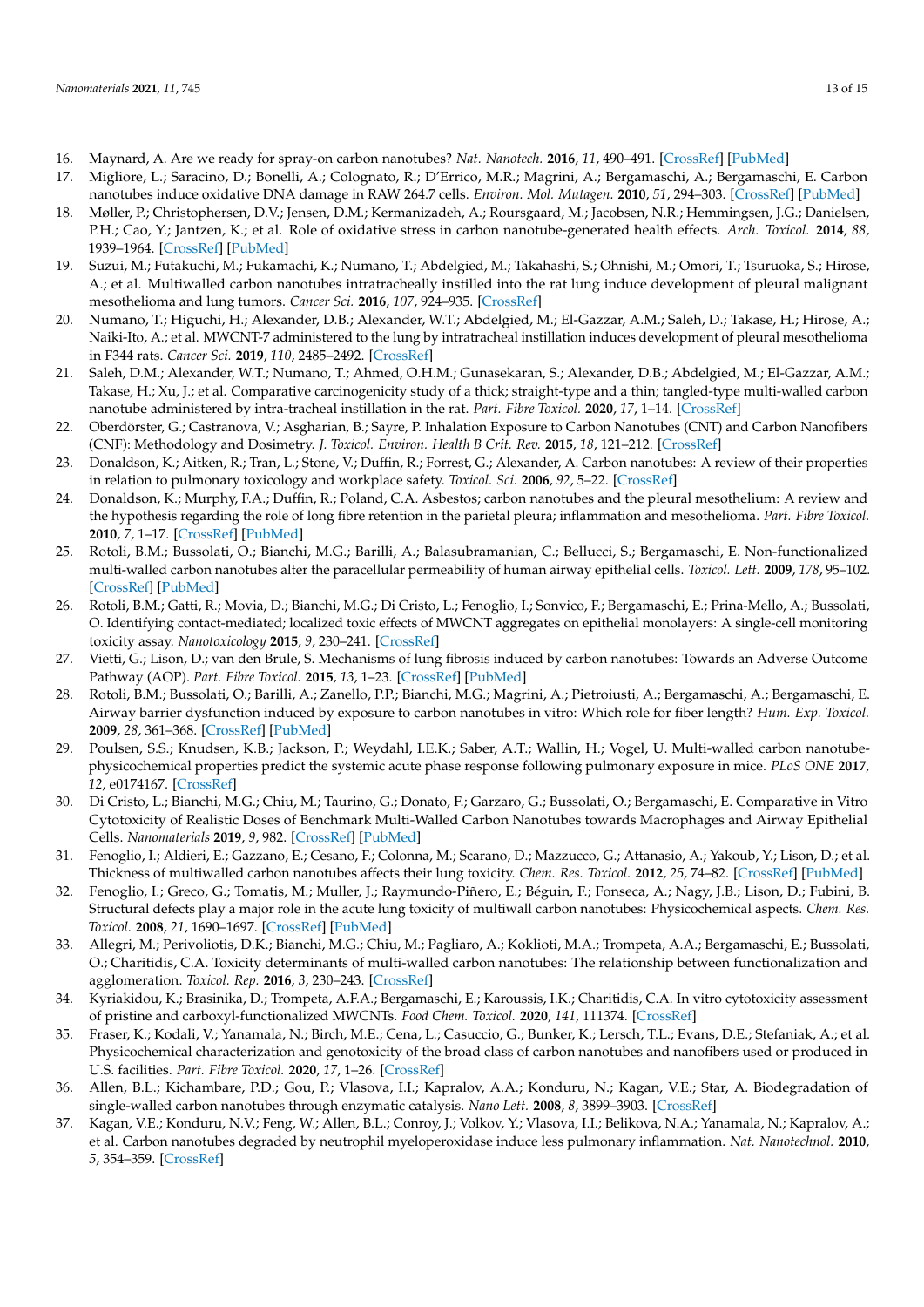- <span id="page-13-0"></span>38. Shvedova, A.A.; Kapralov, O.; Feng, W.; Kisin, E.R.; Murray, A.; Mercer, R.; St Croix, C.; Lang, M.; Watkins, S.; Konduru, N.; et al. Impaired clearance and enhanced pulmonary inflammatory/fibrotic response to carbon nanotubes in myeloperoxidase-deficient mice. *PLoS ONE* **2012**, *7*, e30923. [\[CrossRef\]](http://doi.org/10.1371/journal.pone.0030923) [\[PubMed\]](http://www.ncbi.nlm.nih.gov/pubmed/22479306)
- <span id="page-13-1"></span>39. Aldieri, E.; Fenoglio, I.; Cesano, F.; Gazzano, E.; Gulino, G.; Scarano, D.; Attanasio, A.; Mazzucco, G.; Ghigo, D.; Fubini, B. The role of iron impurities in the toxic effects exerted by short multiwalled carbon nanotubes (MWCNT) in murine alveolar macrophages. *J. Toxicol. Environ. Health A* **2013**, *76*, 1056–1071. [\[CrossRef\]](http://doi.org/10.1080/15287394.2013.834855)
- <span id="page-13-2"></span>40. Guseva Canu, I.; Bateson, T.F.; Bouvard, V.; Debia, M.; Dion, C.; Savolainen, K.; Yu, I.J. Human exposure to carbon based fibrous nanomaterials: A review. *Int. J. Hyg. Environ. Health* **2016**, *219*, 166–175. [\[CrossRef\]](http://doi.org/10.1016/j.ijheh.2015.12.005) [\[PubMed\]](http://www.ncbi.nlm.nih.gov/pubmed/26752069)
- <span id="page-13-3"></span>41. Lee, J.S.; Choi, Y.C.; Shin, J.H.; Lee, J.H.; Lee, Y.; Park, S.Y.; Baik, J.E.; Ahn, K.; Yu, I.J. Health surveillance study of workers who manufacture multi-walled carbon nanotubes. *Nanotoxicology* **2015**, *9*, 802–811. [\[CrossRef\]](http://doi.org/10.3109/17435390.2014.978404) [\[PubMed\]](http://www.ncbi.nlm.nih.gov/pubmed/25395166)
- <span id="page-13-4"></span>42. Shvedova, A.A.; Yanamala, N.; Kisin, E.R.; Khailullin, T.O.; Birch, M.E.; Fatkhutdinova, L.M. Integrated Analysis of Dysregulated ncRNA and mRNA Expression Profiles in Humans Exposed to Carbon Nanotubes. *PLoS ONE* **2016**, *11*, e0150628. [\[CrossRef\]](http://doi.org/10.1371/journal.pone.0150628)
- <span id="page-13-5"></span>43. Fatkhutdinova, L.M.; Khaliullin, T.O.; Vasil'yeva, O.L.; Zalyalov, R.R.; Mustafin, I.G.; Kisin, E.R.; Birch, M.E.; Yanamala, N.; Shvedova, A.A. Fibrosis biomarkers in workers exposed to MWCNTs. *Toxicol. Appl. Pharmacol.* **2016**, *299*, 125–131. [\[CrossRef\]](http://doi.org/10.1016/j.taap.2016.02.016) [\[PubMed\]](http://www.ncbi.nlm.nih.gov/pubmed/26902652)
- <span id="page-13-6"></span>44. NIOSH—National Institute of Occupational safety and Health. *Current Intelligence Bulletin 65—Occupational Exposure to Carbon Nanotubes and Nanofibers*; Department of Health and Human Services; Centers for Disease Control and Prevention, National Institute for Occupational Safety and Health: Cincinnati, OH, USA, 2013; pp. 2013–2145.
- <span id="page-13-7"></span>45. Vlaanderen, J.; Pronk, A.; Rothman, N.; Hildesheim, A.; Silverman, D.; Hosgood, H.D.; Spaan, S.; Kuijpers, E.; Godderis, L.; Hoet, P.; et al. A cross-sectional study of changes in markers of immunological effects and lung health due to exposure to multi-walled carbon nanotubes. *Nanotoxicology* **2017**, *11*, 395–404. [\[CrossRef\]](http://doi.org/10.1080/17435390.2017.1308031) [\[PubMed\]](http://www.ncbi.nlm.nih.gov/pubmed/28301273)
- <span id="page-13-8"></span>46. Kuijpers, E.; Pronk, A.; Kleemann, R.; Vlaanderen, J.; Lan, Q.; Rothman, N.; Silverman, D.; Hoet, P.; Godderis, L.; Vermeulen, R. Cardiovascular effects among workers exposed to multiwalled carbon nanotubes. *Occup. Environ. Med.* **2018**, *75*, 351–358. [\[CrossRef\]](http://doi.org/10.1136/oemed-2017-104796) [\[PubMed\]](http://www.ncbi.nlm.nih.gov/pubmed/29440327)
- <span id="page-13-9"></span>47. Schubauer-Berigan, M.K.; Dahm, M.M.; Erdely, A.; Beard, J.D.; Birch, M.E.; Evans, D.E.; Fernback, J.E.; Mercer, R.R.; Bertke, S.J.; Eye, T.; et al. Association of pulmonary; cardiovascular; and hematologic metrics with carbon nanotube and nanofiber exposure among U.S. workers: A cross-sectional study. *Part. Fibre Toxicol.* **2018**, *15*, 1–14. [\[CrossRef\]](http://doi.org/10.1186/s12989-018-0258-0) [\[PubMed\]](http://www.ncbi.nlm.nih.gov/pubmed/29769147)
- <span id="page-13-10"></span>48. Beard, J.D.; Erdely, A.; Dahm, M.M.; de Perio, M.A.; Birch, M.E.; Evans, D.E.; Fernback, J.E.; Eye, T.; Kodali, V.; Mercer, R.R.; et al. Carbon nanotube and nanofiber exposure and sputum and blood biomarkers of early effect among U.S. workers. *Environ. Int.* **2018**, *116*, 214–228. [\[CrossRef\]](http://doi.org/10.1016/j.envint.2018.04.004)
- <span id="page-13-11"></span>49. Schubauer-Berigan, M.K.; Dahm, M.M.; Toennis, C.A.; Sammons, D.L.; Eye, T.; Kodali, V.; Zeidler-Erdely, P.C.; Erdely, A. Association of occupational exposures with ex vivo functional immune response in workers handling carbon nanotubes and nanofibers. *Nanotoxicology* **2020**, *14*, 404–419. [\[CrossRef\]](http://doi.org/10.1080/17435390.2020.1717007)
- <span id="page-13-12"></span>50. Guseva Canu, I.; Batsungnoen, K.; Maynard, A.; Hopf, N.B. State of knowledge on the occupational exposure to carbon nanotubes. *Int. J. Hyg. Environ. Health* **2020**, *225*, 113472. [\[CrossRef\]](http://doi.org/10.1016/j.ijheh.2020.113472)
- <span id="page-13-13"></span>51. NIOSH—National Institute of Occupational safety and Health. Manual of analytical methods. Method 5040 Diesel particulate matter (as elemental carbon). In *NIOSH Method of Analytical Methods*, 4th ed.; Schlecht, P.C., O'Connor, P.F., Eds.; NIOSH: Cincinnati, OH, USA, 2016.
- 52. Dahm, M.M.; Evans, D.E.; Schubauer-Berigan, M.K.; Birch, M.E.; Fernback, J.E. Occupational exposure assessment in carbon nanotube and nanofiber primary and secondary manufacturers. *Ann. Occup. Hyg.* **2012**, *56*, 542–556. [\[CrossRef\]](http://doi.org/10.1093/annhyg/mer110) [\[PubMed\]](http://www.ncbi.nlm.nih.gov/pubmed/22156567)
- <span id="page-13-14"></span>53. Dahm, M.M.; Schubauer-Berigan, M.K.; Evans, D.E.; Birch, M.E.; Fernback, J.E.; Deddens, J.A. Carbon nanotube and nanofiber exposure assessments: An analysis of 14 site visits. *Ann. Occup. Hyg.* **2012**, *59*, 705–772. [\[CrossRef\]](http://doi.org/10.1093/annhyg/mev020)
- <span id="page-13-15"></span>54. Lovreglio, P.; Stufano, A.; Mele, D.; Acquafredda, P.; Cottica, D.; Gardinali, F.; Vimercati, L.; Soleo, L.; De Palma, G. Occupational exposure to carbon fibers impregnated with epoxy resins and evaluation of their respirability. *Inhalat. Toxicol.* **2020**, *32*, 63–67. [\[CrossRef\]](http://doi.org/10.1080/08958378.2020.1735582)
- <span id="page-13-16"></span>55. Maynard, A.D.; Baron, P.A.; Foley, M.; Shvedova, A.A.; Kisin, E.R.; Castranova, V. Exposure to carbon nanotube material: Aerosol release during the handling of unrefined single-walled carbon nanotube material. *J. Toxicol. Environ. Health A* **2004**, *67*, 87–107. [\[CrossRef\]](http://doi.org/10.1080/15287390490253688)
- 56. Methner, M.; Crawford, C.; Geraci, C. Evaluation of the potential airborne release of carbon nanofibers during the preparation; grinding; and cutting of epoxy-based nanocomposite material. *J. Occup. Environ. Hyg.* **2012**, *9*, 308–318. [\[CrossRef\]](http://doi.org/10.1080/15459624.2012.670790)
- <span id="page-13-20"></span>57. Kuhlbusch, T.A.; Asbach, C.; Fissan, H.; Gohler, D.; Stintz, M. Nanoparticle exposure at nanotechnology workplaces: A review. *Part. Fibre Toxicol.* **2011**, *8*, 1–18. [\[CrossRef\]](http://doi.org/10.1186/1743-8977-8-22)
- <span id="page-13-17"></span>58. Dahm, M.M.; Evans, D.E.; Schubauer-Berigan, M.K.; Birch, M.E.; Deddens, J.A. Occupational exposure assessment in carbon nanotube and nanofiber primary and secondary manufacturers: Mobile direct-reading sampling. *Ann. Occup. Hyg.* **2013**, *57*, 328–344. [\[CrossRef\]](http://doi.org/10.1093/annhyg/mes079) [\[PubMed\]](http://www.ncbi.nlm.nih.gov/pubmed/23100605)
- <span id="page-13-18"></span>59. Dahm, M.M.; Bertke, S.; Schubauer-Berigan, M.K. Predicting Occupational Exposures to Carbon Nanotubes and Nanofibers Based on Workplace Determinants Modeling. *Ann. Work Expo. Health* **2019**, *63*, 158–172. [\[CrossRef\]](http://doi.org/10.1093/annweh/wxy102) [\[PubMed\]](http://www.ncbi.nlm.nih.gov/pubmed/30715150)
- <span id="page-13-19"></span>60. BSI. *Nanotechnologies—Part 2: Guide to Safe Handling and Disposal of Manufactured Nanomaterials*; British Standards Institution: London, UK, 2007; Report No. 978 0580 60;832 2.